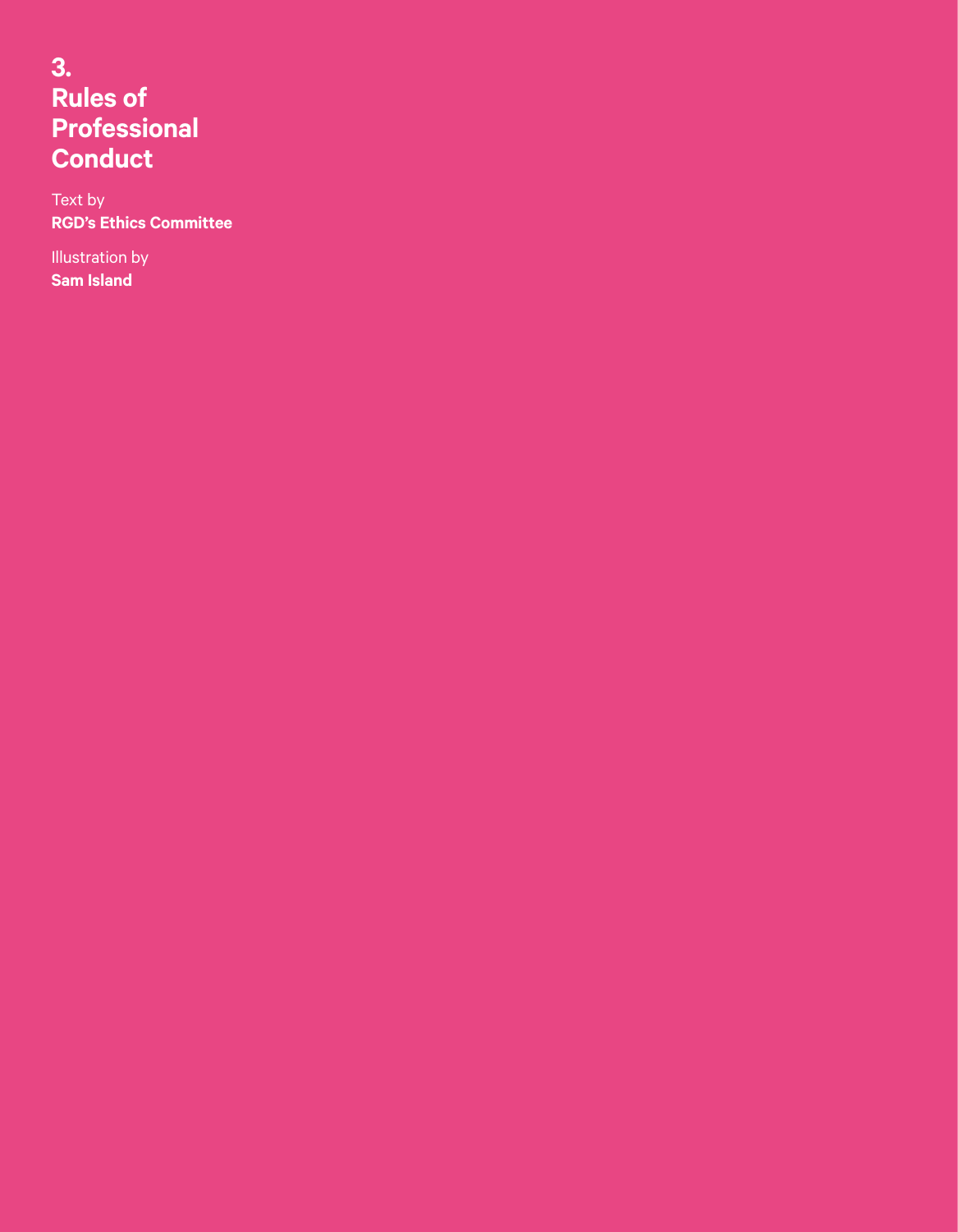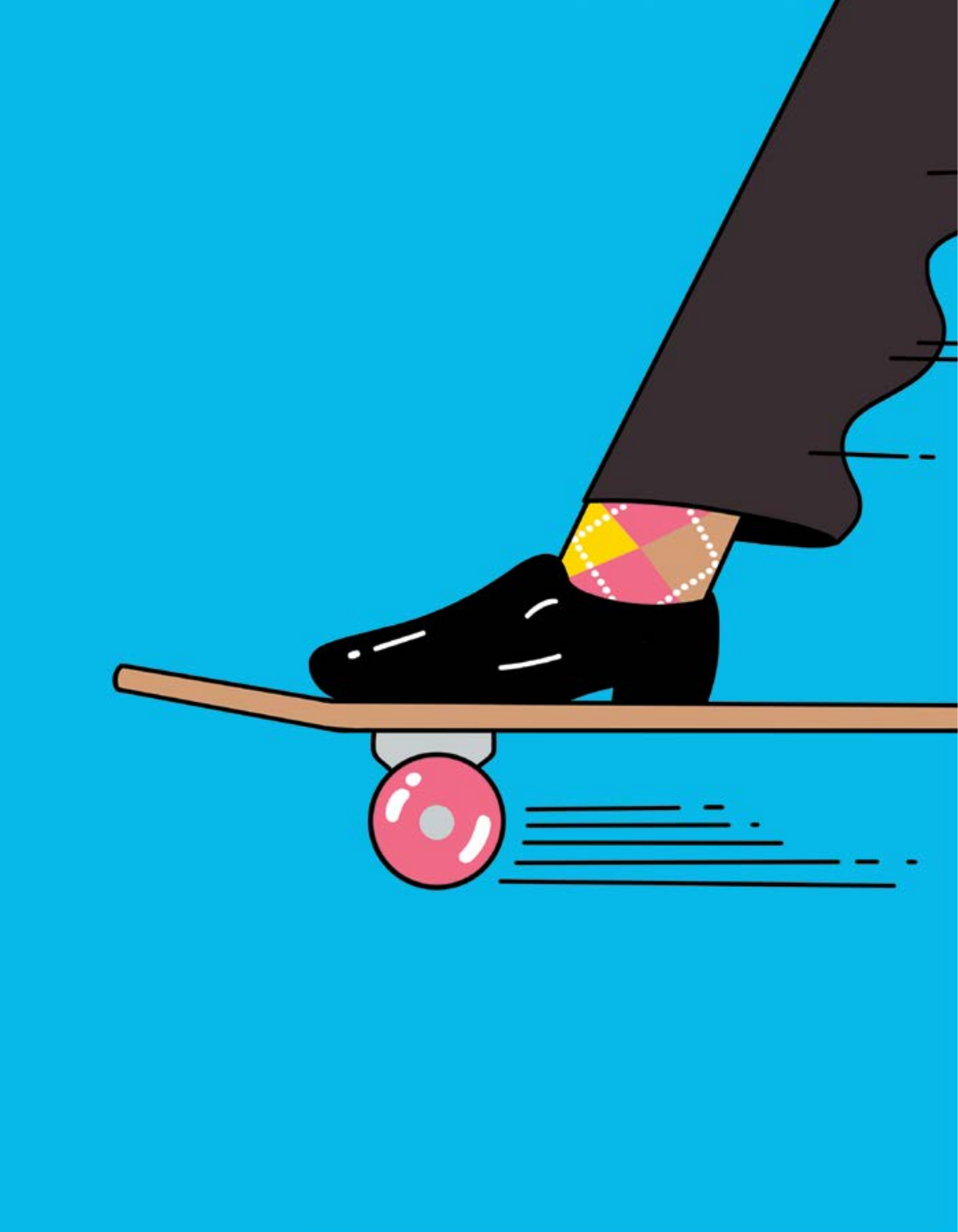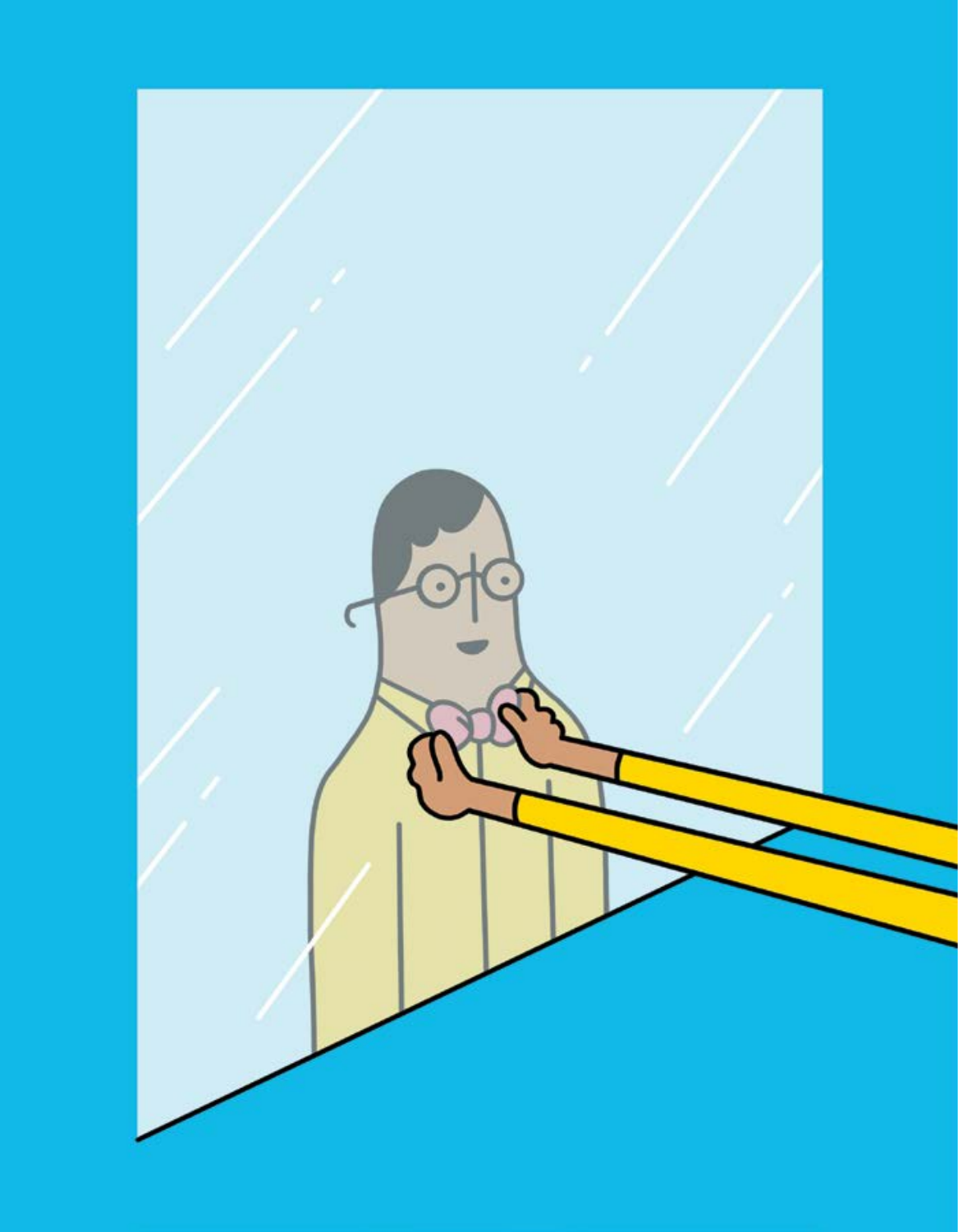Registered Graphic Designers (RGDs) are committed to the highest professional and ethical standards when working for clients, as employees, and in service to the general public.

RGD has created clear Rules that are each supported by a set of Policies, Best Practices, Situational Examples, and RGD References. All RGD members are required to abide by the Rules and Policies set out here.

RGD's By-laws outline the procedures for members, clients, employers, employees, students, and the general public to address a situation where it is felt that a member has not lived up to their ethical obligations as outlined in these Rules.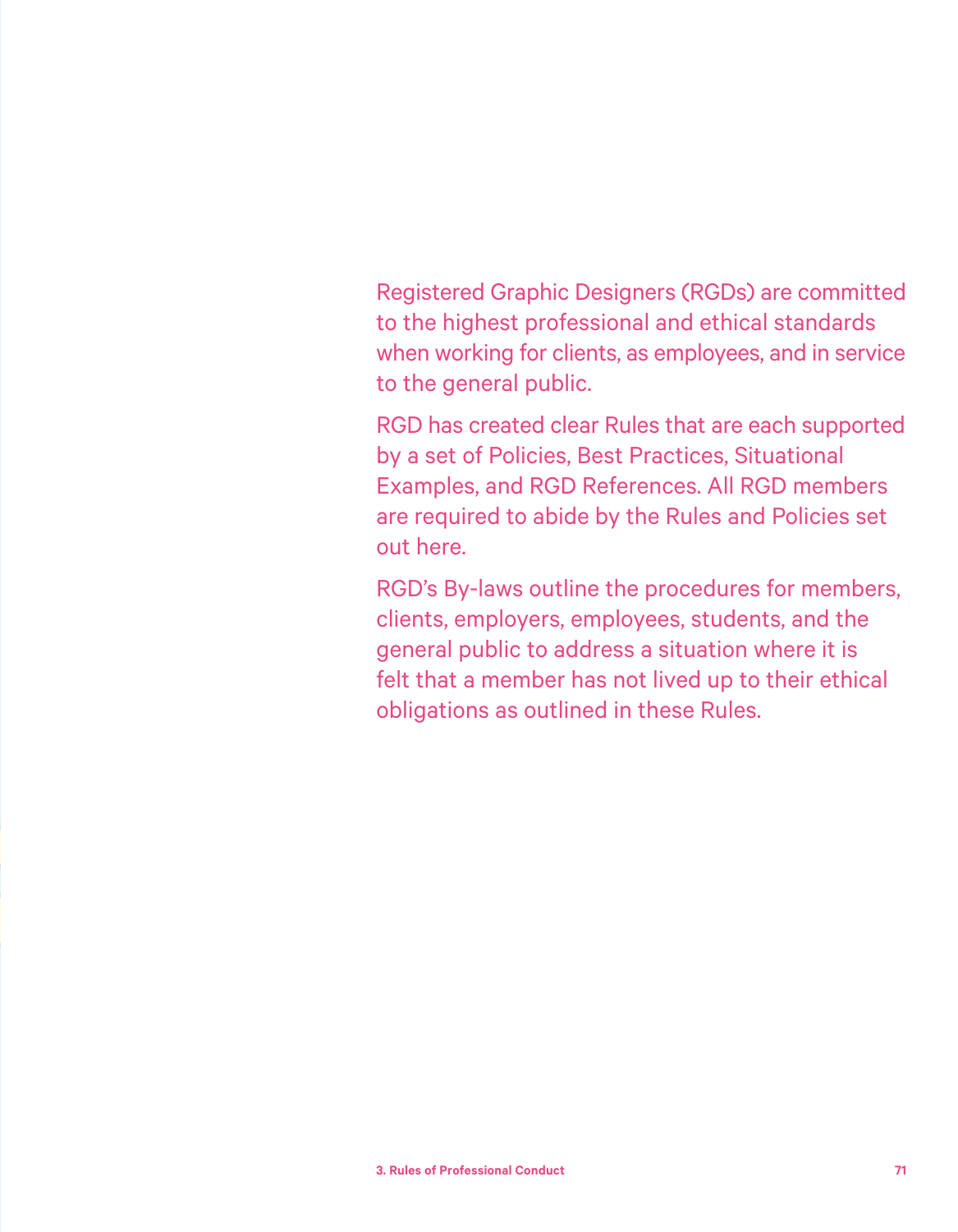|  | _______ |  |  |
|--|---------|--|--|

| <b>Format</b> | In the interest of ensuring the Rules of Professional Conduct can be used<br>by members to promote their commitment to the highest professional<br>and ethical standards to clients and employers, RGD has created a list<br>of 8 clear Rules that are supported by a set of Policies, Best Practices,<br>Situational Examples, and References.                                                                               |
|---------------|-------------------------------------------------------------------------------------------------------------------------------------------------------------------------------------------------------------------------------------------------------------------------------------------------------------------------------------------------------------------------------------------------------------------------------|
|               | Policies: These are "Sub-Rules" that members must follow. They are<br>intended to be clear, objective, and simple.                                                                                                                                                                                                                                                                                                            |
|               | Best Practices: These are guidelines for member behaviour.                                                                                                                                                                                                                                                                                                                                                                    |
|               | Situational Examples: These hypothetical scenarios help clarify the<br>policies and demonstrate how the Rules and Policies apply day-to-day.                                                                                                                                                                                                                                                                                  |
|               | References: This supplementary information, created by RGD, assists<br>members and the design community in the understanding and application<br>of RGD's Rules, Policies, and Best Practices. Additional resources may<br>be found at the back of this book, as well as throughout the RGD website<br>at rgd.ca. Updates to the Rules are made from time to time. To review the<br>most updated version, go to rgd.ca/ethics. |
|               | If you have questions or concerns about anything outlined in RGD's<br>Rules of Professional Conduct, please contact RGD's Executive Director<br>by email at execdir@rgd.ca.                                                                                                                                                                                                                                                   |
| <b>Rules</b>  | Rule 1: I am committed to meeting the professional standards of<br>the graphic design industry and working towards the betterment of the<br>profession across Canada and internationally.                                                                                                                                                                                                                                     |
|               | <u>Rule 2</u> : I will engage in the practice, management, and/or instruction of<br>graphic design in an ethical and lawful manner.                                                                                                                                                                                                                                                                                           |
|               | Rule 3: I will act in the best interest of my clients and/or employers,<br>within the limits of these Rules.                                                                                                                                                                                                                                                                                                                  |
|               | Rule 4: I will strive to act in the best interest of consumers and society.                                                                                                                                                                                                                                                                                                                                                   |
|               | Rule 5: I will meet financial obligations, respect lawful contracts, and<br>be bound by provisions in all agreements.                                                                                                                                                                                                                                                                                                         |
|               | Rule 6: I will ensure I receive compensation for graphic design services<br>that I provide except for pro bono work.                                                                                                                                                                                                                                                                                                          |
|               | Rule 7: I will respect the intellectual property rights of others.                                                                                                                                                                                                                                                                                                                                                            |
|               | Rule 8: I will uphold my intellectual property rights unless I have negoti-<br>ated a transfer of them to another party.                                                                                                                                                                                                                                                                                                      |
|               |                                                                                                                                                                                                                                                                                                                                                                                                                               |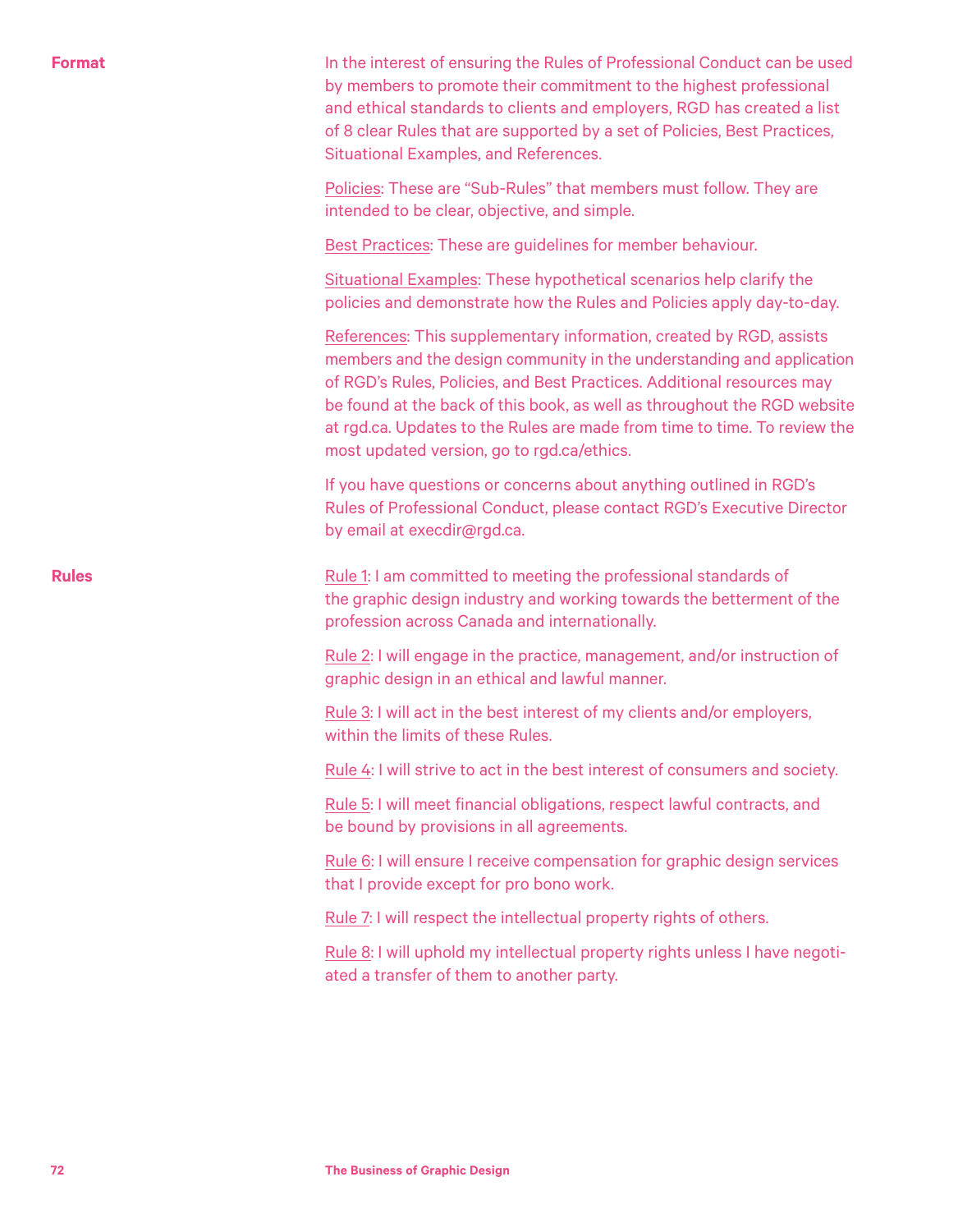**"I am committed to meeting the professional standards of the graphic design industry and working towards the betterment of the profession across Canada and internationally."**

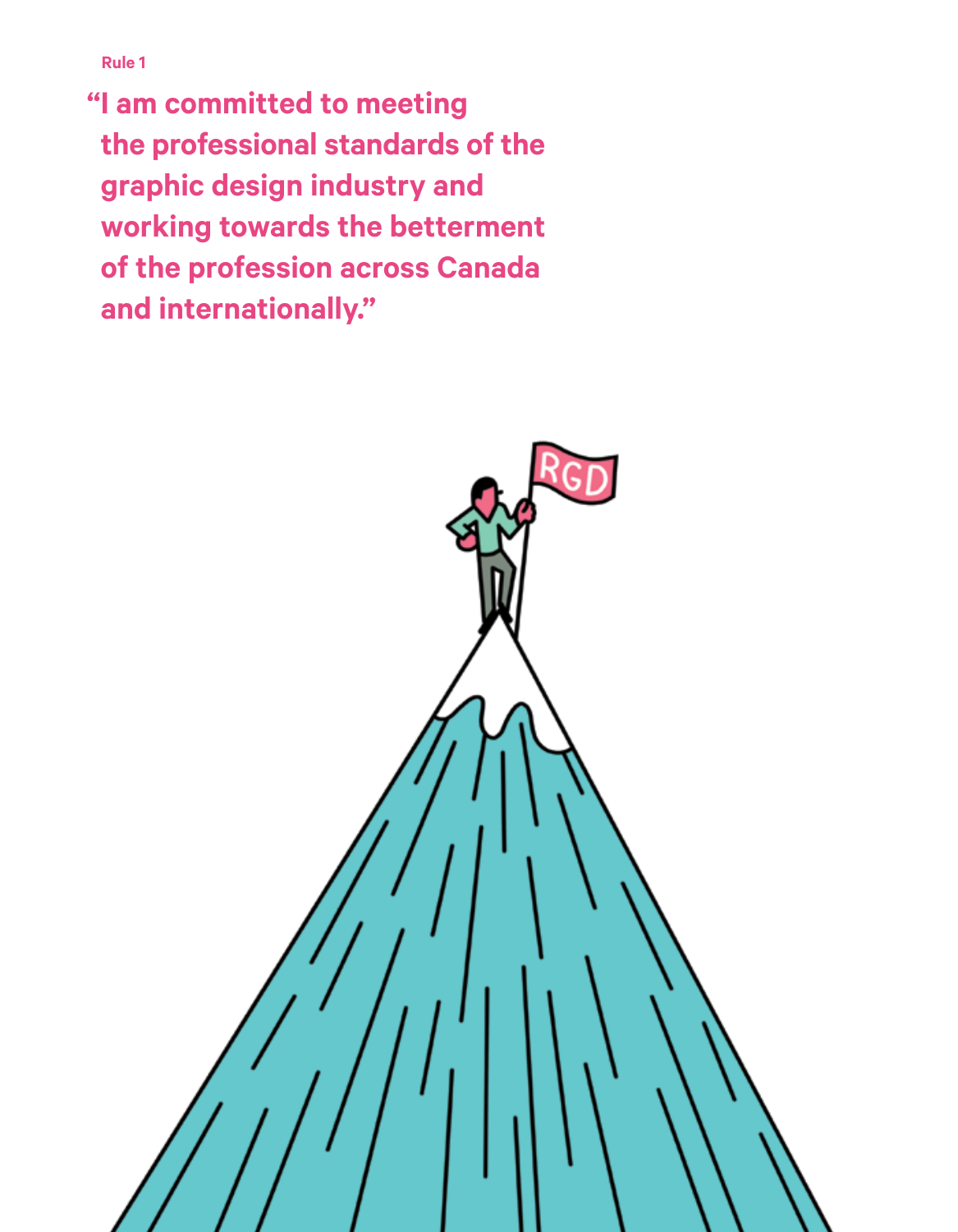# **1.1 Policies 1.1.1 Laws & Regulations**

As a member of RGD, I will uphold the By-laws of the Association and obey all federal, provincial, territorial, and municipal laws relating to the practice of graphic design.

I will not authorize, permit, counsel, aid, abet, or acquiesce in the contravention of any such regulation by any individual.

### **1.1.2 Working outside Canada**

When practising graphic design outside of Canada, I will observe the code of conduct of the graphic design association of that jurisdiction where it does not conflict with RGD's Rules of Professional Conduct.

#### **1.1.3 Bankruptcy**

I will notify the Executive Director of RGD upon declaring bankruptcy, and on being discharged from bankruptcy under the Bankruptcy and Insolvency Act (Canada), and before making any proposal in bankruptcy for the benefit of my creditors.

# **1.1.4 Designation**

I will not represent myself or any other individual as holding an RGD designation if the requirements for that designation, as set out in the Act and By-Laws of the Association, have not been met.

### **1.1.5 Responsibilities to the Association of Registered Graphic Designers**

I will abide by the terms and limitations of my category of membership as set out in the Act and pay my membership dues in a timely fashion.

Within my full legal ability to do so, I will provide any document, record, or electronic data relating to an investigation or a proceeding in respect of my professional conduct or the professional conduct of another member requested by the Grievance Committee or Discipline Committee.

I will not disclose confidential information I have received as a director, officer, committee member, or representative of RGD to any third party, unless and except when required to do so by law.

I will re-affirm my commitment to these Rules of Professional Conduct annually with the renewal of my membership, and, if I am a certified RGD, with the placement of my annual renewal sticker on my RGD certificate.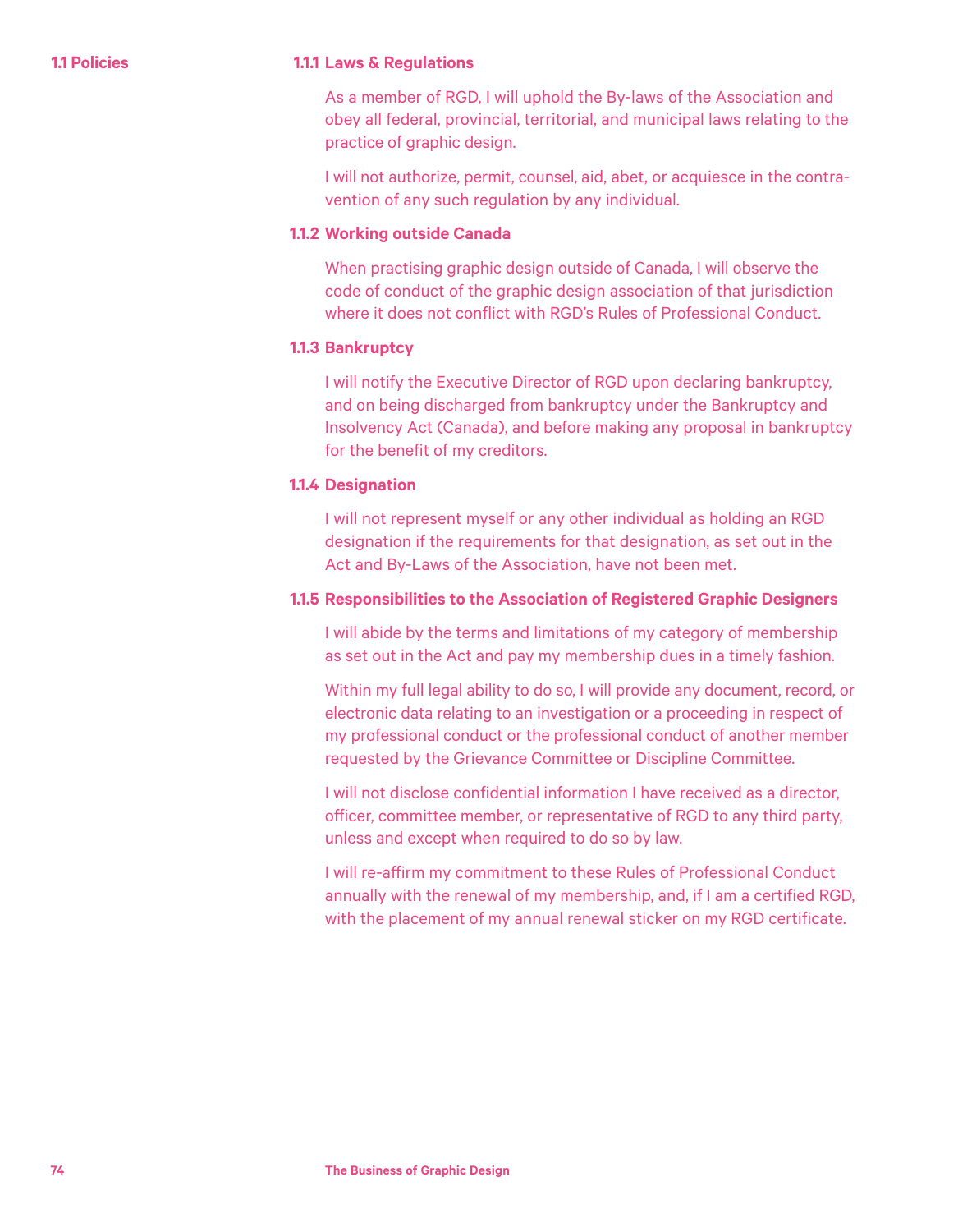I will display my certificate of registration prominently in my place of practice or instruction.

As a Registered Graphic Designer, I will promote certification in the graphic design profession through the use of my RGD designation. I will ensure that the RGD designation is attached to my name on professional, promotional material, and request that it be included when published by others. I will request that my RGD designation be included with my name when published by external parties.

# **1.2.2 Professional development**

In the interest of improving standards in the graphic design profession, I will continually strive to update my skills and keep them relevant to today's marketplace.

I will encourage any employees or students under my charge to keep their skills up to date and relevant to today's marketplace.

# **1.2.3 Design credits**

I will encourage my clients to publish design credits on work whenever feasible.

**1.3 Situational Examples Shawn is an art director who works for a large design firm. He has observed his supervisor, who is not a member of RGD, acting in a manner inconsistent with a number of the Rules of Professional Conduct. Should Shawn report his supervisor's behaviour to RGD?**

No. The Rules of Professional Conduct apply only to members of RGD.

**Tina is a creative director who has been invited to serve as a juror in a regional design annual. In the annual's promotional material, Tina's name is presented without the RGD designation even though she informed the organizing committee that she is a Registered Graphic Designer. Can Tina still act as a juror without breaking the Rules of Professional Conduct?**

Yes. Some organizations refuse to publish designations. Including your designation in any biographical materials you submit to other parties is sufficient.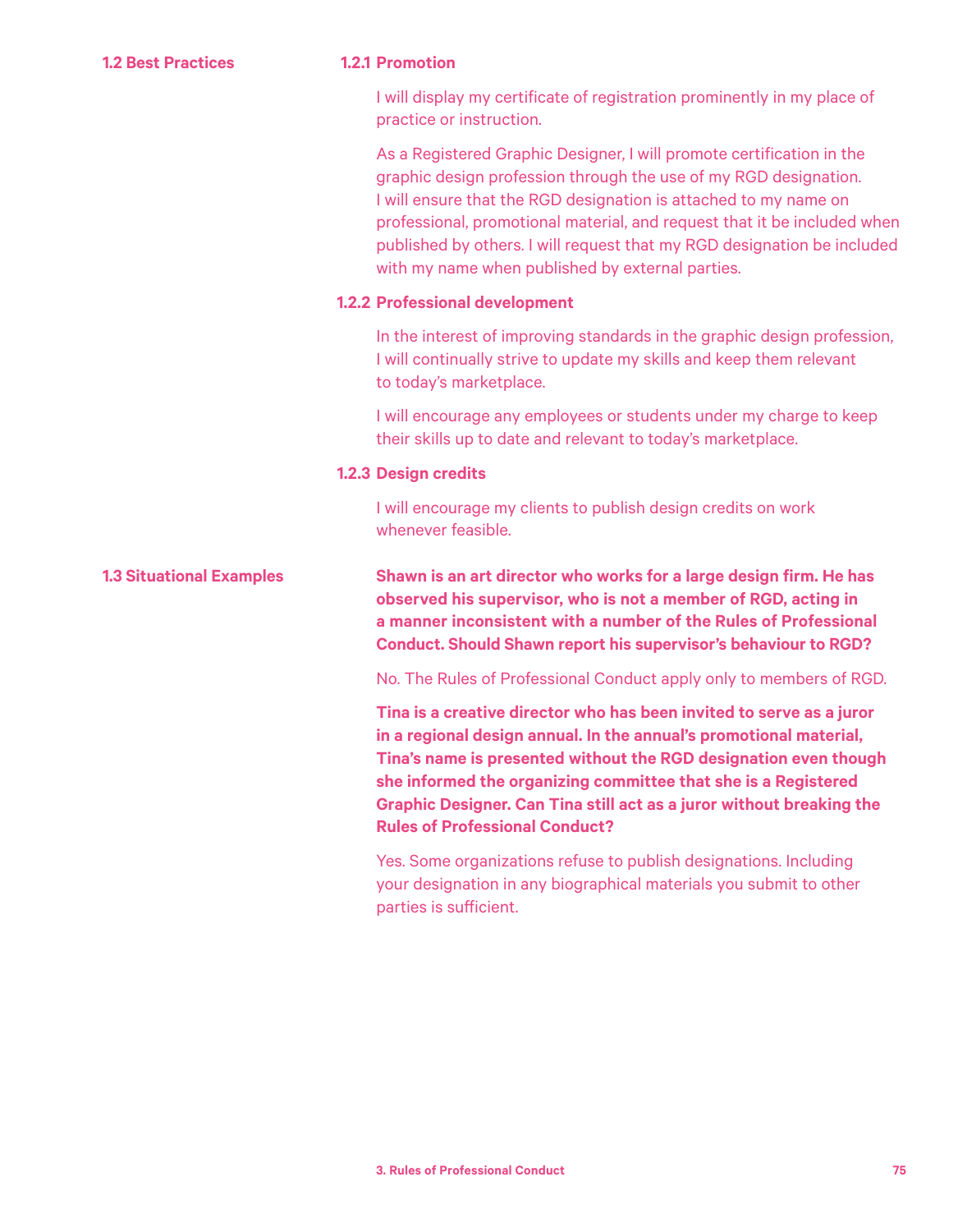1.3 Situational Examples (continued)

**John, an RGD firm owner, has had a complaint made against him to RGD's Grievance Committee. The Committee requires John to produce documentation relating to the matter, a portion of which contains confidential client information. Must John turn over this information?**

Yes, as long as he is not violating the law in doing so. The Executive Director and Grievance Committee will ensure that sensitive information remains confidential and is reviewed only by individuals who have no conflict in the matter.

**1.4 References** The Association's Act & By-laws rgd.ca/about/bylaws

> Why hire an RGD? rgd.ca/whyrgd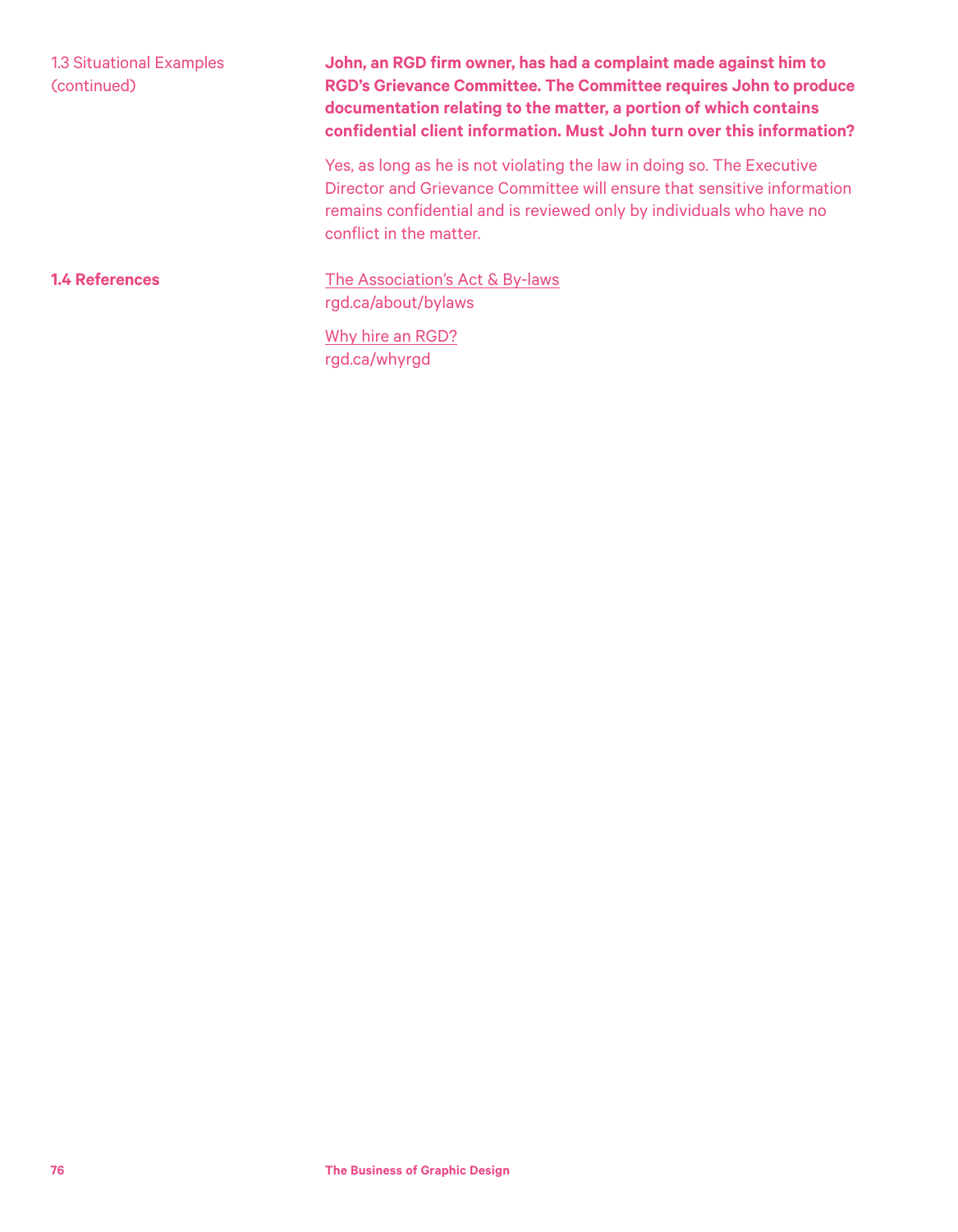**"I will engage in the practice, management, and/or instruction of graphic design in an ethical and lawful manner."**

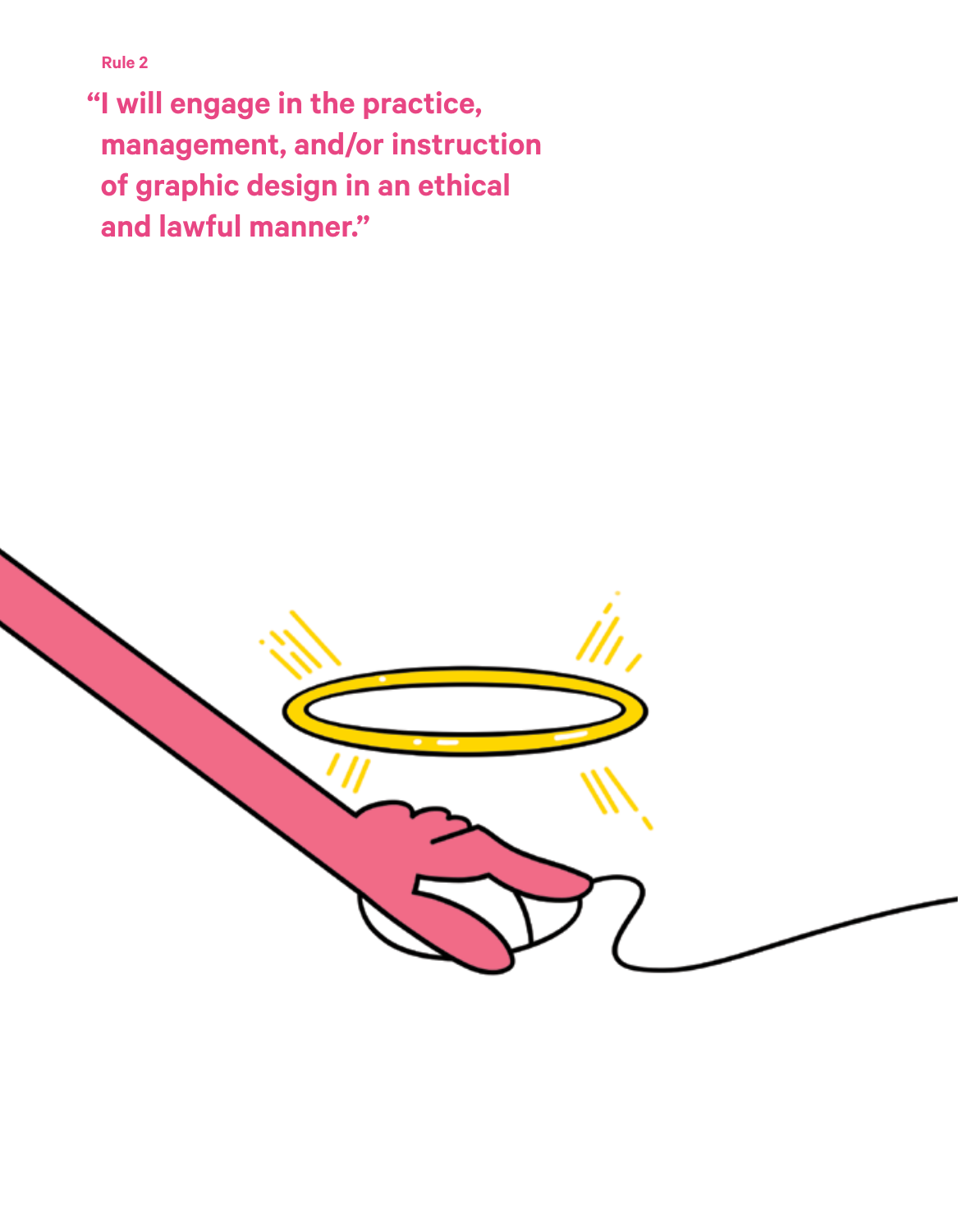#### **2.1 Policies 2.1.1 Criticism**

I will not unfairly criticize any professional graphic designers or their work in a way that might damage their reputation.

# **2.1.2 Responsibilities to other designers**

If I take on a project on which another graphic designer has already been working, I will take reasonable precautions to ensure that necessary property rights belong to the client.

I will not use unethical means to win work away from other graphic designers.

# **2.1.3 Promotion of services**

I will not prepare, authorize, or distribute any proposals, applications, self-promotion, advertising, or publicity that contains statements designed to mislead others regarding my or my firm's competence, experience, or professional capabilities.

# **2.1.4 Responsibilities to students**

While engaged in the instruction of graphic design, I will strive to prepare my students for the realities of the graphic design field.

While engaged in the instruction of graphic design, I will not unfairly exploit my students for my own private business interests.

While engaged in the instruction of graphic design, I will strive to educate students on these Rules.

# **2.1.5 Responsibilities to employees**

As an employer, I will ensure I am knowledgeable of and compliant with all pertinent labour laws in my jurisdiction.

As an employer, I will strive to educate employees on these Rules.

As an employer, I will strive to create an inclusive, discrimination-free work environment and treat all my employees with respect and dignity.

As an employer, I will support diversity in the workplace, whether that is in regards to gender, ethnicity, sexual orientation, or people with disabilities.

### **2.1.6 Responsibilities to the courts**

I have a duty to serve as an expert witness if I am qualified to do so when requested and properly retained in a judicial, arbitration, or other legal proceeding.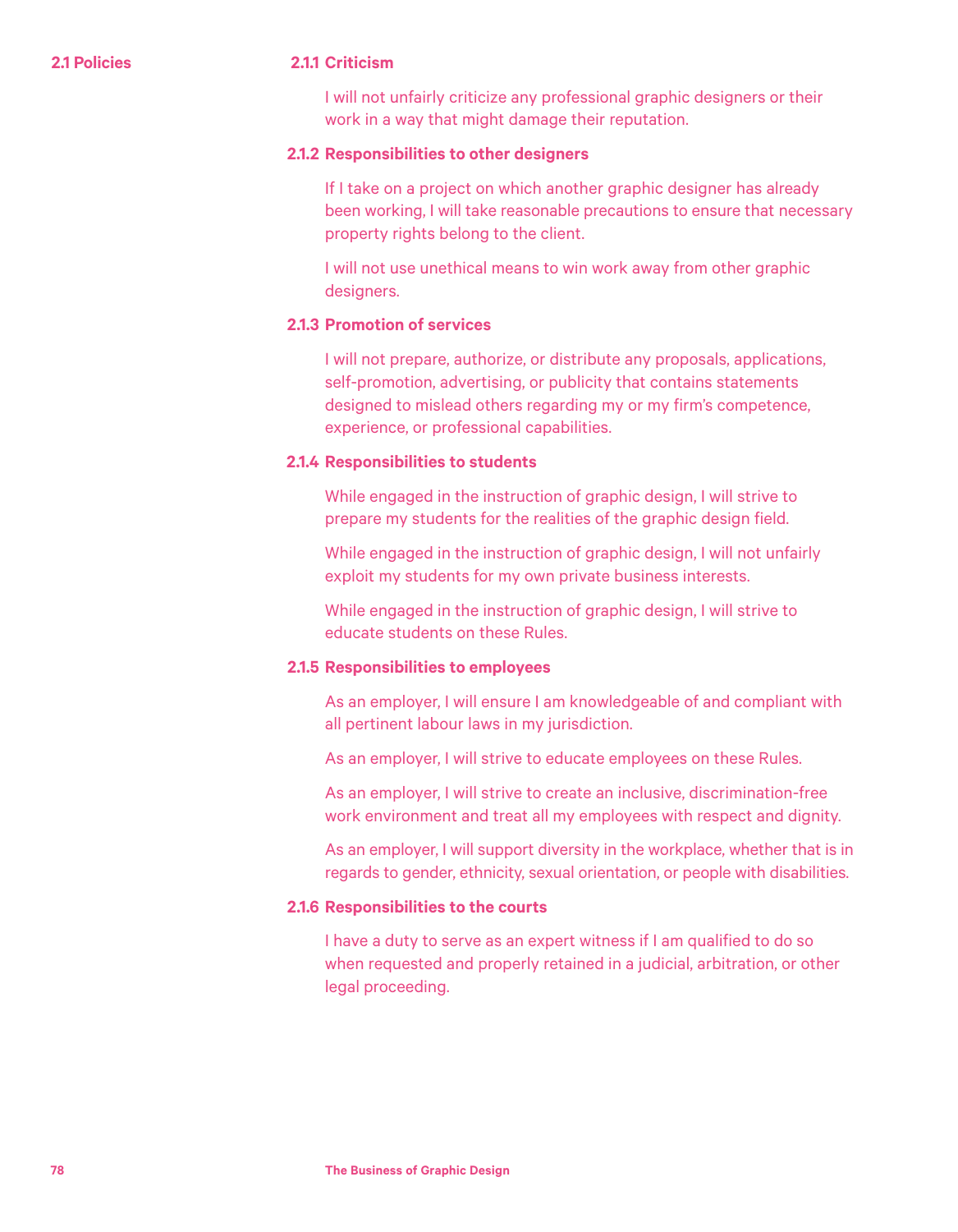# **2.2 Best Practices 2.2.1 Responsibilities regarding offering advice**

If I am asked to advise on the selection of designers or other consultants, I will not accept payment from the designer or other consultant I recommend.

# **2.2.2 Internships**

I will ensure that internships I provide or participate in are non-exploitive and conform to RGD's Internship Guidelines.

**2.3 Situational Examples David (an RGD) owns a design firm. His firm was one of three firms in the running to be selected for the branding of a national sporting event. He is on a panel at a design event and is asked why his firm won the job. He says, "Because everyone knows that the other two firms' work is crap," and winks at the audience. Could the two other firms file a grievance against David?**

> No. The criticism of the other two firms is clearly in jest. Criticism becomes unethical when it unnecessarily maligns another designer in a way that can be shown to hinder the designer's employment prospects or their ability to be hired. This can be the case particularly when the criticism is purposely intended to be harmful, clearly unfair, made in a public forum, and is purely subjective opinion and/or has no basis in fact.

> **Judy (an RGD) is discussing a project with a new client. The client shows her working files and explains that the project had already been started and that he'd like her to complete it. Judy says just email me these files. She believes it is not her concern how the existing files were created. Can she go ahead and complete the work?**

> No. Judy should take reasonable precautions to ensure that the rights to the designs are owned by the client. This should include receiving written confirmation from the client to this effect. Judy may want to also contact the designer of the files in question to ensure this is the case. Judy should also ensure that any agreement that she and her client sign clearly outlines what and how any of the files that she creates can be used by the client.

**2.4 References** The Business of Graphic Design: The RGD Professional Handbook Chapter Six: Staffing A Design Consultancy

> RGD Best Practices for Internships rgd.ca/internships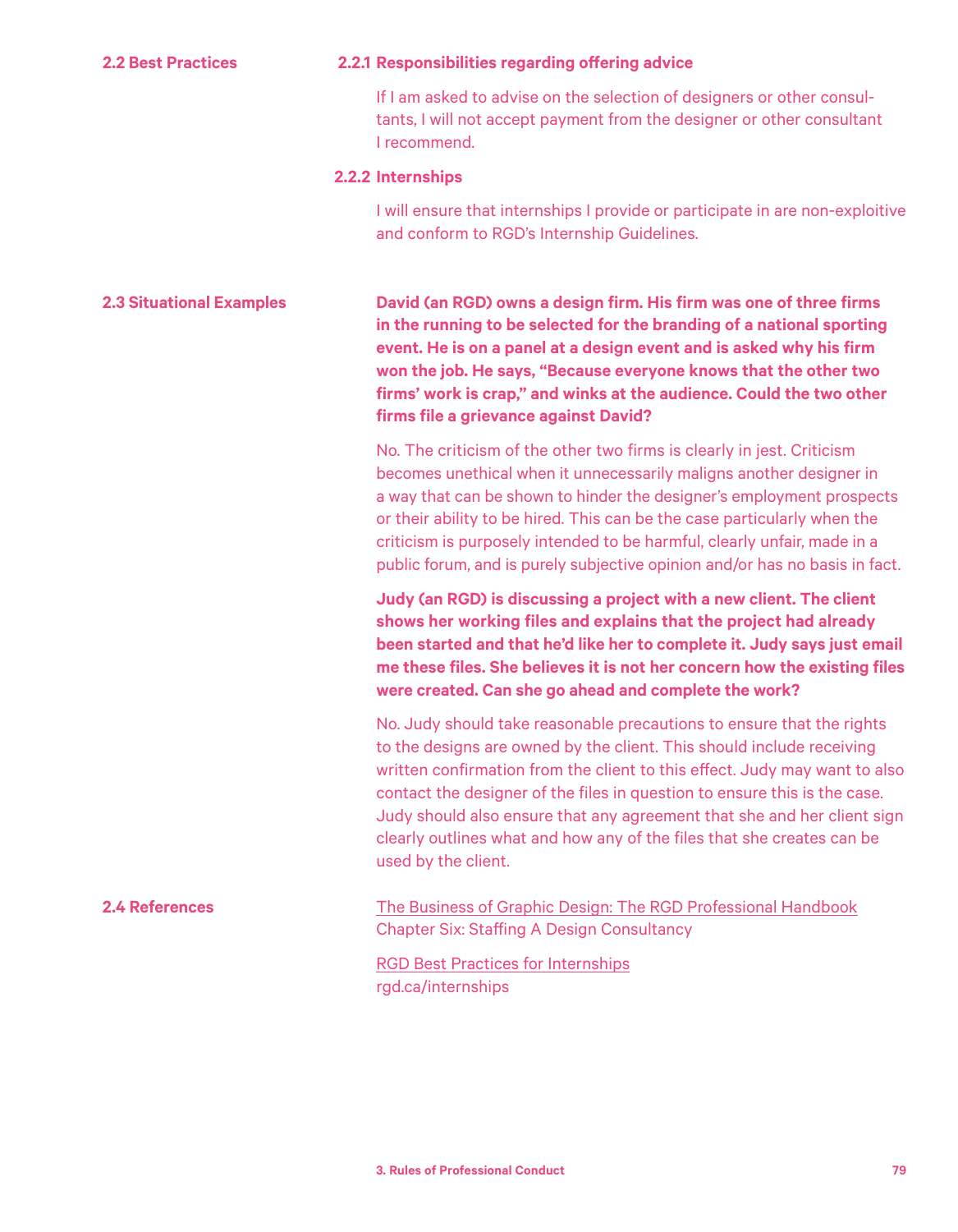**"I will act in the best interest of my clients and/or employers, within the limits of these Rules."**

![](_page_12_Picture_2.jpeg)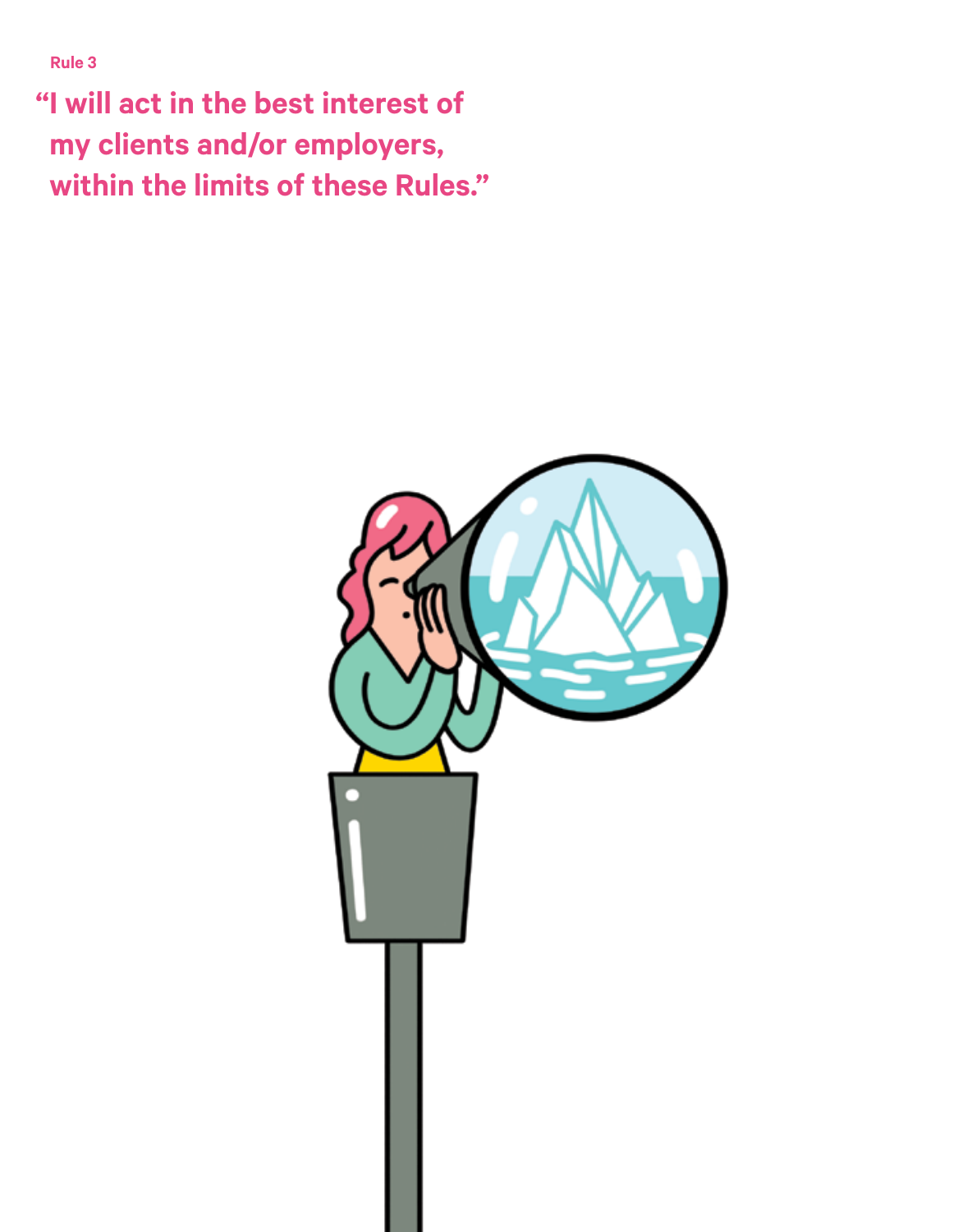# **3.1 Policies 3.1.1 Confidentiality**

I will not disclose confidential information received by my client or employer, unless authorized or obligated by law to do so. This includes, but is not limited to, business strategies, works in progress, organization structure, and production methods.

I will take appropriate care to ensure that confidential information is not divulged or vulnerable.

I will not publicly release any information regarding works in progress unless my client or employer has explicitly given consent to do so.

# **3.1.2 Competition**

Before accepting a project or employment directly from a client I had worked with for a previous employer, I will ensure that my actions are in compliance with fair business practices.

# **3.1.3 Conflict of interest**

I will not work simultaneously on assignments that create a conflict of interest without the agreement of the clients or employers concerned.

# **3.3 Situational Examples As a pitch to a new client, you mention that you are doing the re-branding for a prestigious clothing company. The potential client asks to see your concepts and for more specifics. May you oblige?**

No, you cannot divulge any work in progress without the client's consent.

**You've just completed a branding exercise for an investment firm while freelancing for a design firm. A small start-up company has noticed the work you've done and wants to hire you to design their brand. Can you do their corporate identity?**

No, you must first obtain permission from the design firm that retained you.

**Jon, an RGD who owns a boutique design firm, participates in an RGD Studio Tour event. During the tour, a fellow RGD, Tony, notices many sketches that appear to be for a rebrand of a prestigious Canadian post-secondary institution. Jon reveals that the work is in process and asks the Studio Tour participants not to take pictures. Is Jon in violation of the Rules?**

Yes, Jon should have removed these sketches from the walls of his office prior to the Tour and Tony, or the client, could file a Grievance with RGD against Jon, particularly if a Studio Tour participant ignored his request.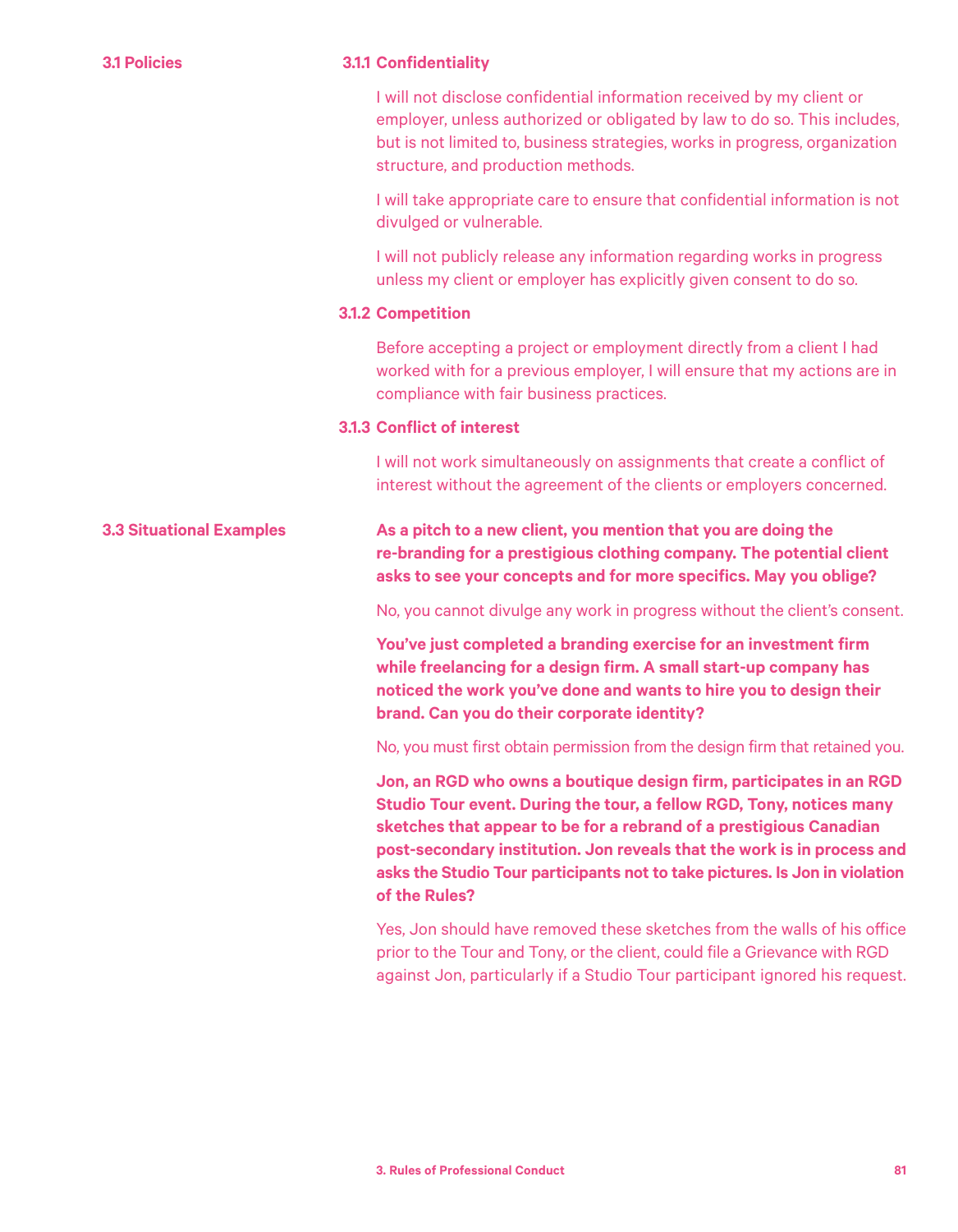**"I will strive to act in the best interest of consumers and society."**

![](_page_14_Picture_2.jpeg)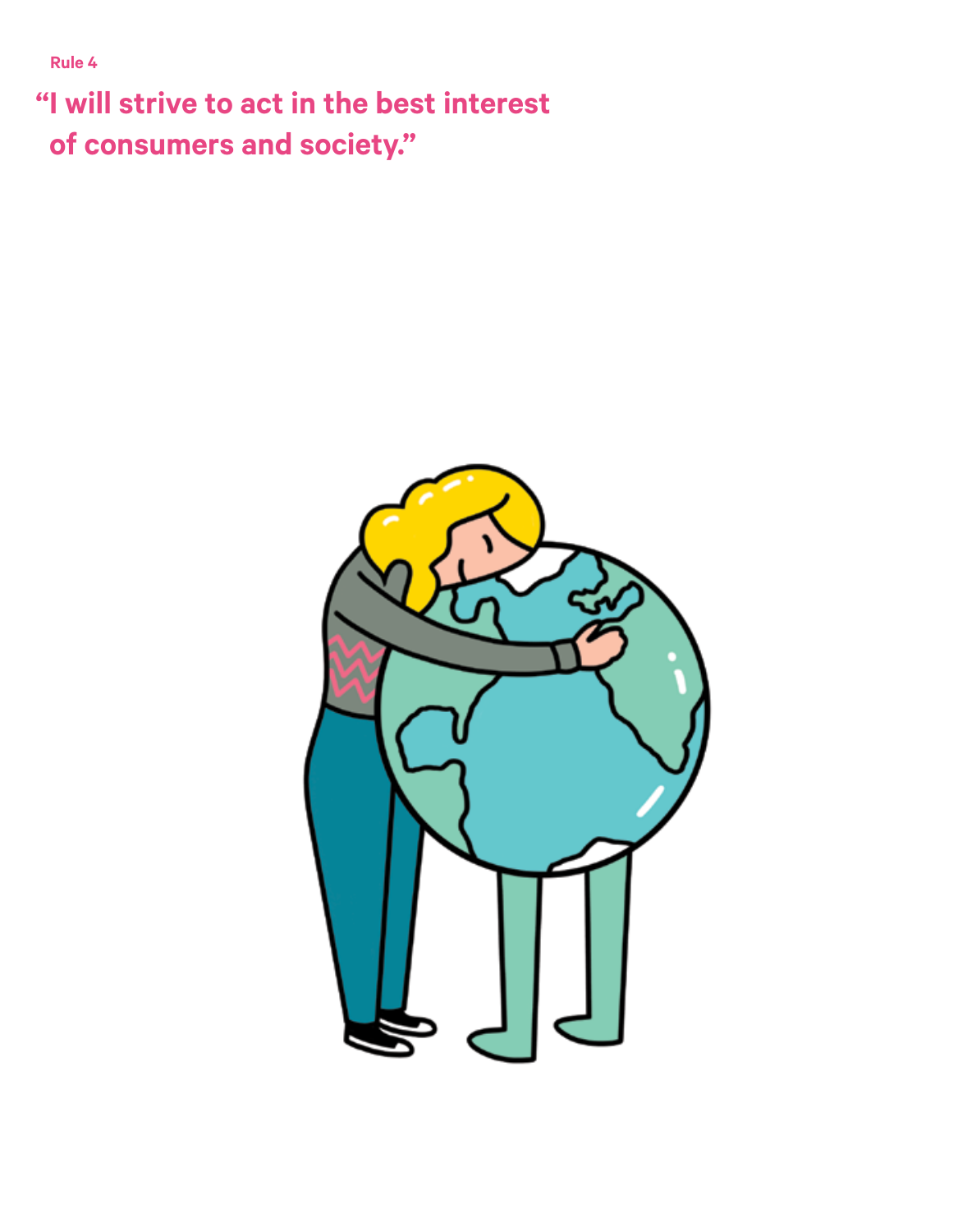# **4.1 Policies 4.1.1 Accessibility**

I will be educated on and ensure that my clients are informed about accessibility standards in my jurisdiction and the role that design can play in giving people of all abilities opportunities to participate fully in their communities and the world at large.

While engaged in the instruction of graphic design, I will strive to ensure my students are aware of accessibility standards in my jurisdiction and the role that designers can play in giving people of all abilities opportunities to participate fully in their communities and the world at large.

# **4.1.2 Health & Safety**

While engaged in the practice or instruction of graphic design, I will not knowingly do or fail to do anything that constitutes a deliberate or reckless disregard for the health and safety of my employees, my students, and the communities in which we live and practice.

### **4.1.3 Human Rights**

I will not accept work that infringes upon human rights or involves the promotion of hatred, discrimination, or exploitation of any person or group of persons as outlined in the Canadian Human Rights Act and any relevant legislation in my jurisdiction.

While engaged in the instruction of graphic design, I will not develop assignments that infringe upon human rights or involve the promotion of hatred, discrimination, or exploitation of any person or group of persons as outlined in the Canadian Human Rights Act and any relevant legislation in my jurisdiction.

I will take a responsible role in the visual portrayal of people.

# **4.1.4 Sustainability**

I will consider the environmental, economic, social, and cultural implications of my work and endeavour to minimize adverse impacts.

While engaged in the instruction of graphic design, I will strive to ensure my students are aware of the environmental, economic, social, and cultural implications of their work and the role that designers can play in minimizing adverse impacts.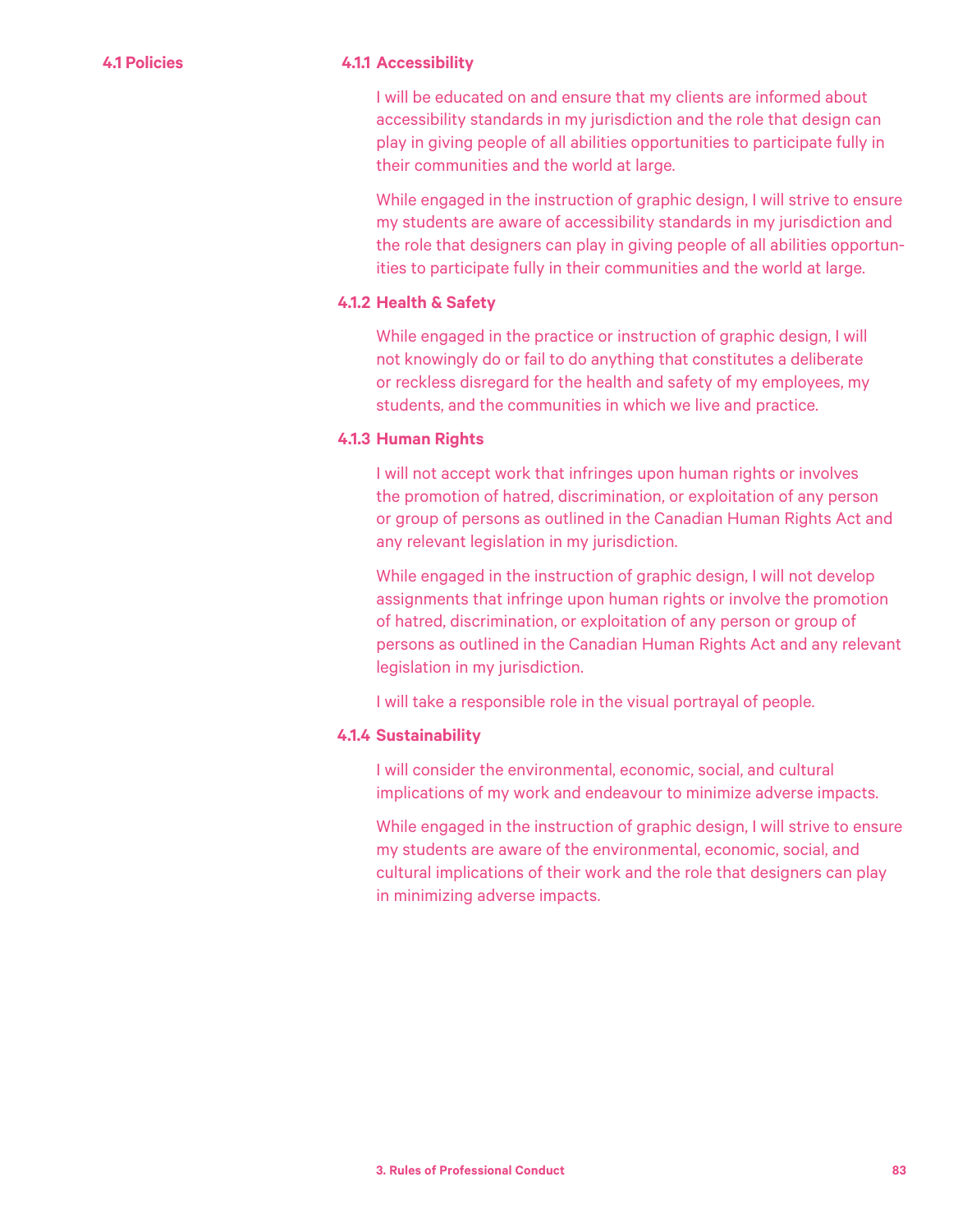| <b>4.2 Best Practices</b>       | <b>4.2.1 Procurement</b>                                                                                                                                                                                                                         |
|---------------------------------|--------------------------------------------------------------------------------------------------------------------------------------------------------------------------------------------------------------------------------------------------|
|                                 | I will be informed about and specify or recommend goods, services, and<br>processes that are the least detrimental to the environment and society.                                                                                               |
|                                 | 4.2.2 Philanthropy                                                                                                                                                                                                                               |
|                                 | I will contribute 5% of my time to projects in the public good, projects that<br>serve society, and projects that help improve the human experience.                                                                                             |
|                                 | As an employer, I will provide time for my employees to contribute to<br>projects in the public good, projects that serve society, and projects that<br>help improve the human experience.                                                       |
|                                 | While engaged in the instruction of graphic design, I will strive to<br>develop assignments that allow students to develop projects in the<br>public good, projects that serve society, and projects that help improve<br>the human experience.  |
| <b>4.3 Situational Examples</b> | You've just completed a packaging design strategy for a candy<br>company. Your design means increased consumption of paper and<br>plastic. What should you do?                                                                                   |
|                                 | You may not have considered the carbon footprint of your design solution<br>at the outset of the project. With proper planning, it may be possible to<br>develop a packaging strategy that will minimize waste and save resources<br>and energy. |
|                                 | A Student RGD receives an assignment to redesign a cigarette brand's<br>packaging to make it more appealing to children, in a course taught<br>by an RGD. Is the RGD educator in violation of the Rules?                                         |
|                                 | Yes, this assignment constitutes a clear disregard for the health of<br>children. The Student RGD could file a Grievance with RGD against the<br>RGD educator providing documentation of the specific assignment.                                |
| <b>4.4 References</b>           | <b>RGD Accessibility Guidelines</b><br>rgd.ca/accessibility                                                                                                                                                                                      |
|                                 | <b>RGD Environmental Paper Policy</b><br>rgd.ca/policies                                                                                                                                                                                         |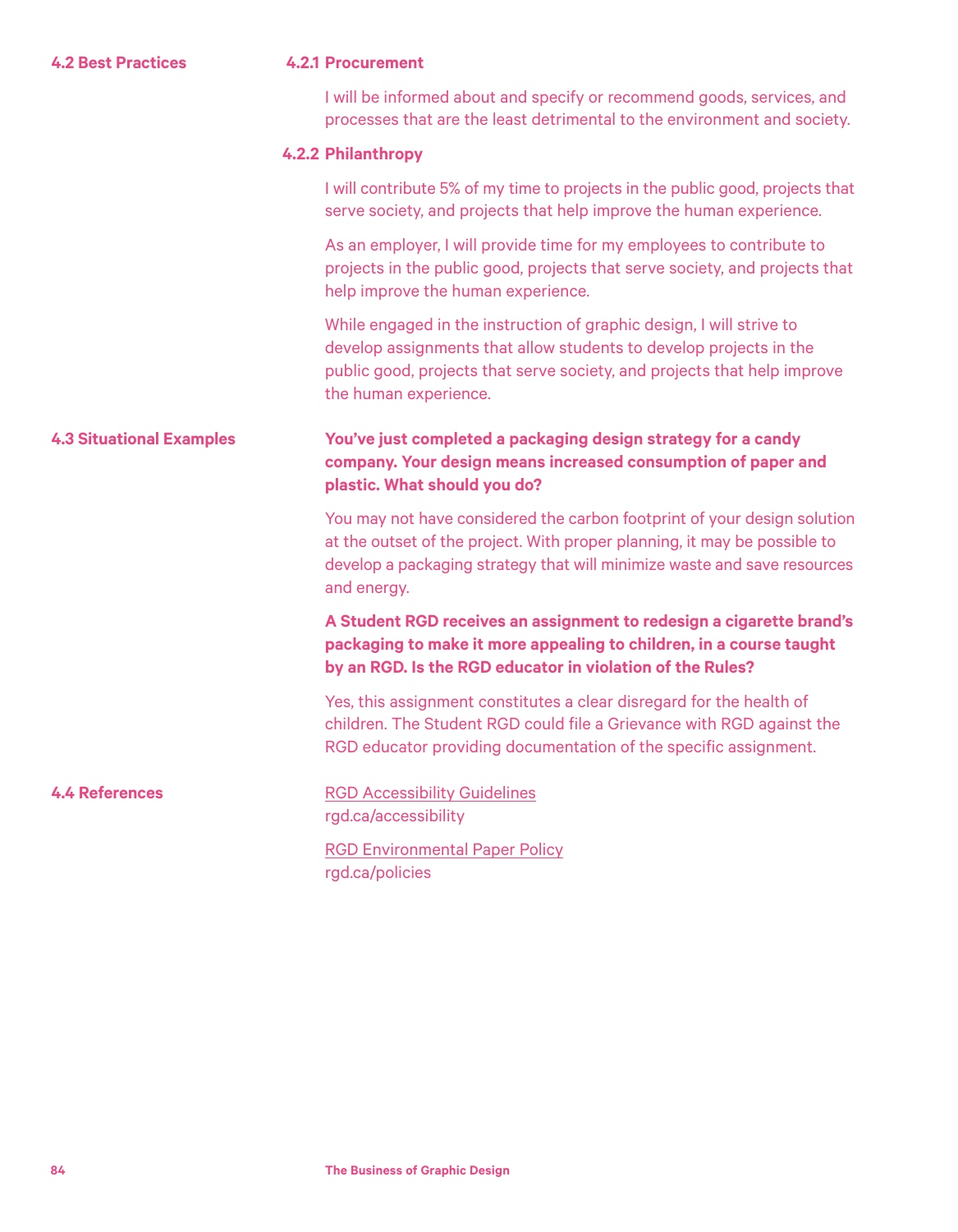**"I will meet financial obligations, respect lawful contracts, and be bound by provisions in all agreements."**

![](_page_17_Picture_2.jpeg)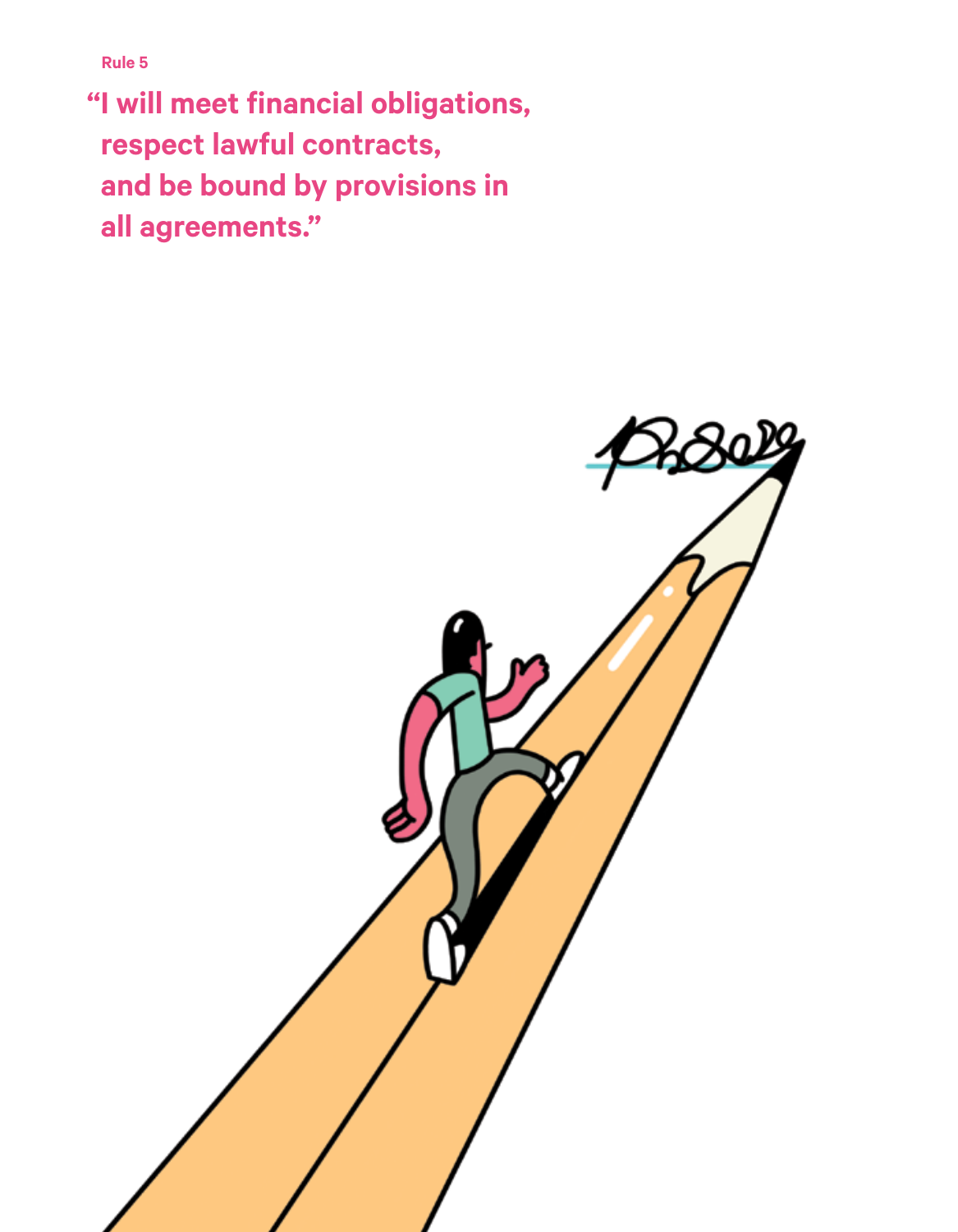| <b>5.1 Policies</b>             | <b>5.1.1 Laws &amp; Regulations</b>                                                                                                                                                                                                                                                                                                                                                                                                                                             |
|---------------------------------|---------------------------------------------------------------------------------------------------------------------------------------------------------------------------------------------------------------------------------------------------------------------------------------------------------------------------------------------------------------------------------------------------------------------------------------------------------------------------------|
|                                 | I will obey all federal, provincial, territorial, and municipal laws related<br>to contracts.                                                                                                                                                                                                                                                                                                                                                                                   |
| <b>5.2 Best Practices</b>       | <b>5.2.1 Responsibilities to Clients</b>                                                                                                                                                                                                                                                                                                                                                                                                                                        |
|                                 | I will ensure that all contracts and agreements that I undertake with<br>clients, employees, and suppliers outline what is expected from each<br>party and the compensation to be paid.                                                                                                                                                                                                                                                                                         |
|                                 | I will ensure that all contracts and agreements that I undertake with<br>clients, employees, and suppliers include consequences and remedies<br>for situations that may reasonably be expected to arise.                                                                                                                                                                                                                                                                        |
|                                 | <b>5.2.2 Communication</b>                                                                                                                                                                                                                                                                                                                                                                                                                                                      |
|                                 | I will discuss the terms of any proposal, including compensation, with<br>those who I seek to sign an agreement, and strive to ensure we both<br>understand all terms and conditions that apply therein.                                                                                                                                                                                                                                                                        |
|                                 | If I undertake a verbal agreement regarding provision of graphic design<br>services, I will follow up with written confirmation outlining all of the<br>details agreed upon verbally.                                                                                                                                                                                                                                                                                           |
| <b>5.3 Situational Examples</b> | Gertie (an RGD) is a freelance graphic designer. At a party, she is<br>introduced to a restaurateur who intends to open a new business<br>in her community. A complete identity package is required: logos,<br>menus, take-out bags. Gertie mentions that a project of this scope<br>may require \$5,000 for design services. The owner agrees to the<br>fee and sets up a time to meet to get the project started. Is this a<br>binding contract?                              |
|                                 | If, as a designer, you have any question about the legal status of an<br>agreement you must clarify it as soon as possible. Gertie should prepare<br>written documentation of their conversation in the form of a contract<br>and present it at, or prior to, a future meeting.                                                                                                                                                                                                 |
|                                 | Jordan (an RGD) signs an agreement with Alex (an RGD) to undertake<br>a freelance assignment for one of Alex's clients. Near the end of the<br>assignment, the client cancels the project. Alex refuses to pay Jordan<br>for the completed work. Should Jordan file a Grievance against Alex?                                                                                                                                                                                   |
|                                 | If Jordan met the terms of the agreement, and the agreement did not<br>outline terms for situations such as this, it would appear that Alex has<br>broken the agreement. It would be best for Jordan to consult a lawyer to<br>see what legal courses of action might be available. Jordan could also<br>file a Grievance although it would be best to seek a legal opinion first and<br>submit that to the Grievance Committee along with any other relevant<br>documentation. |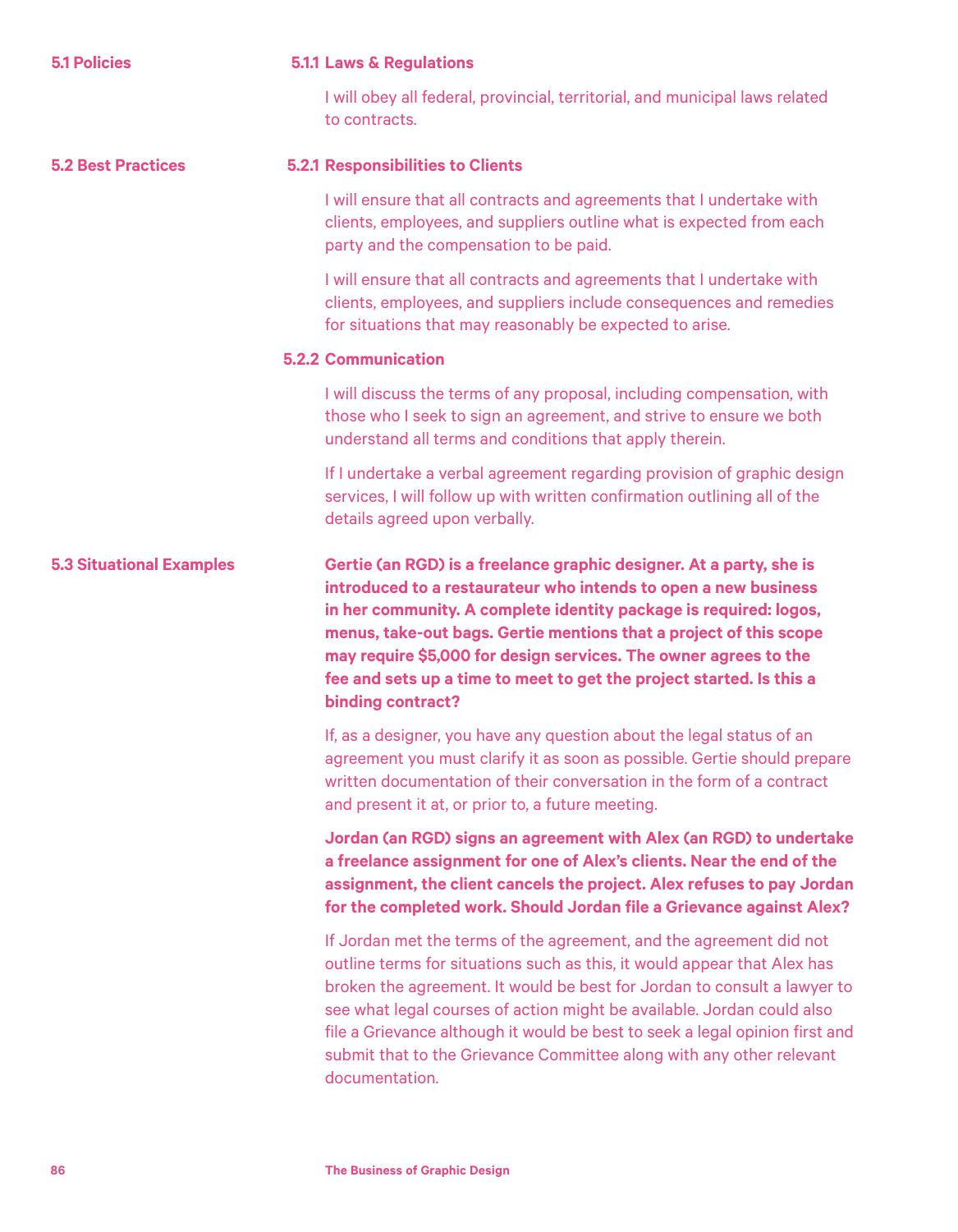**5.4 References** The Business of Graphic Design: The RGD Professional Handbook Chapter Two: Principles for a Profitable Design Practice

> Guidelines for a design agreement rgd.ca/agreements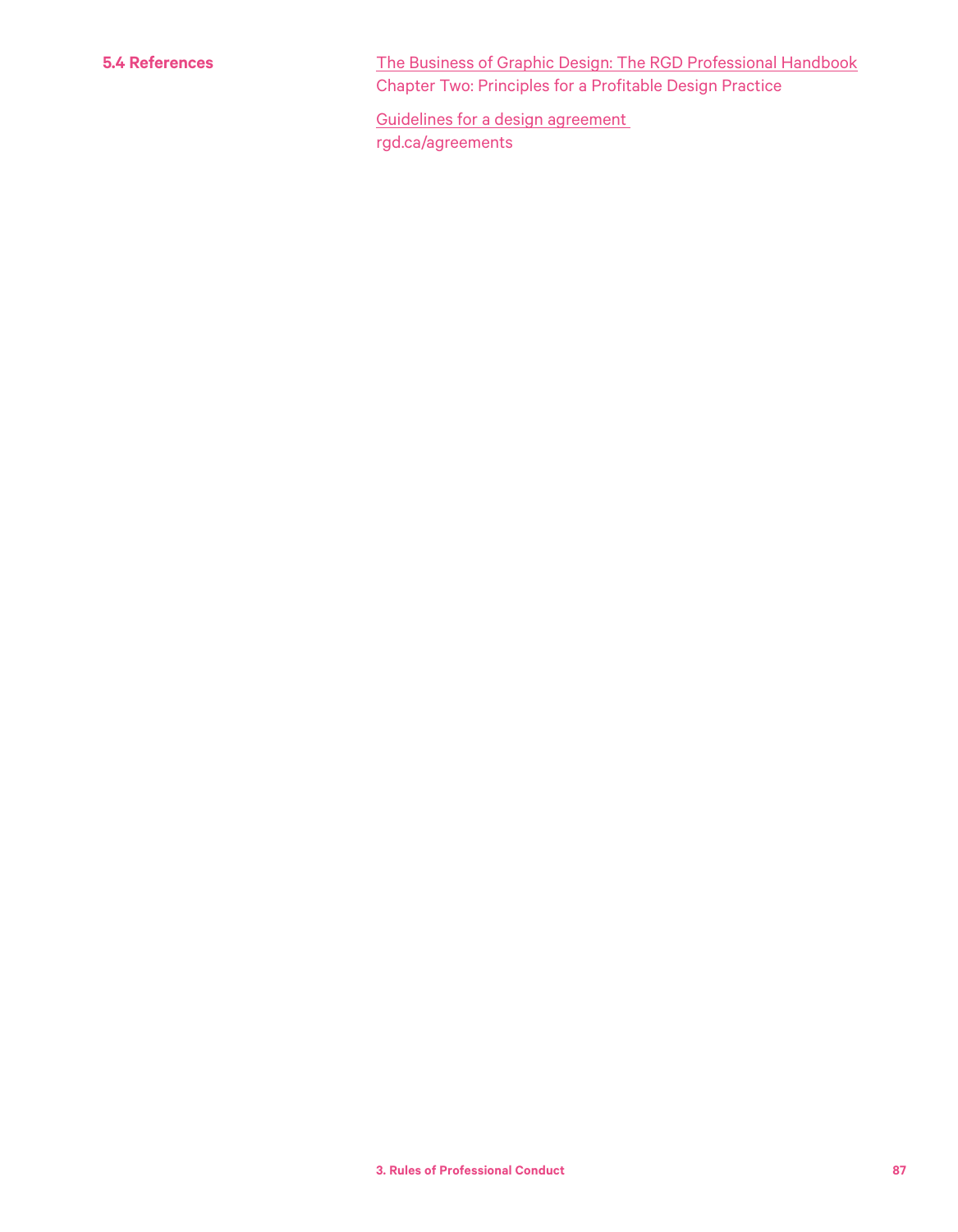**"I will ensure I receive compensation for graphic design services that I provide except for pro bono work."**

![](_page_20_Picture_2.jpeg)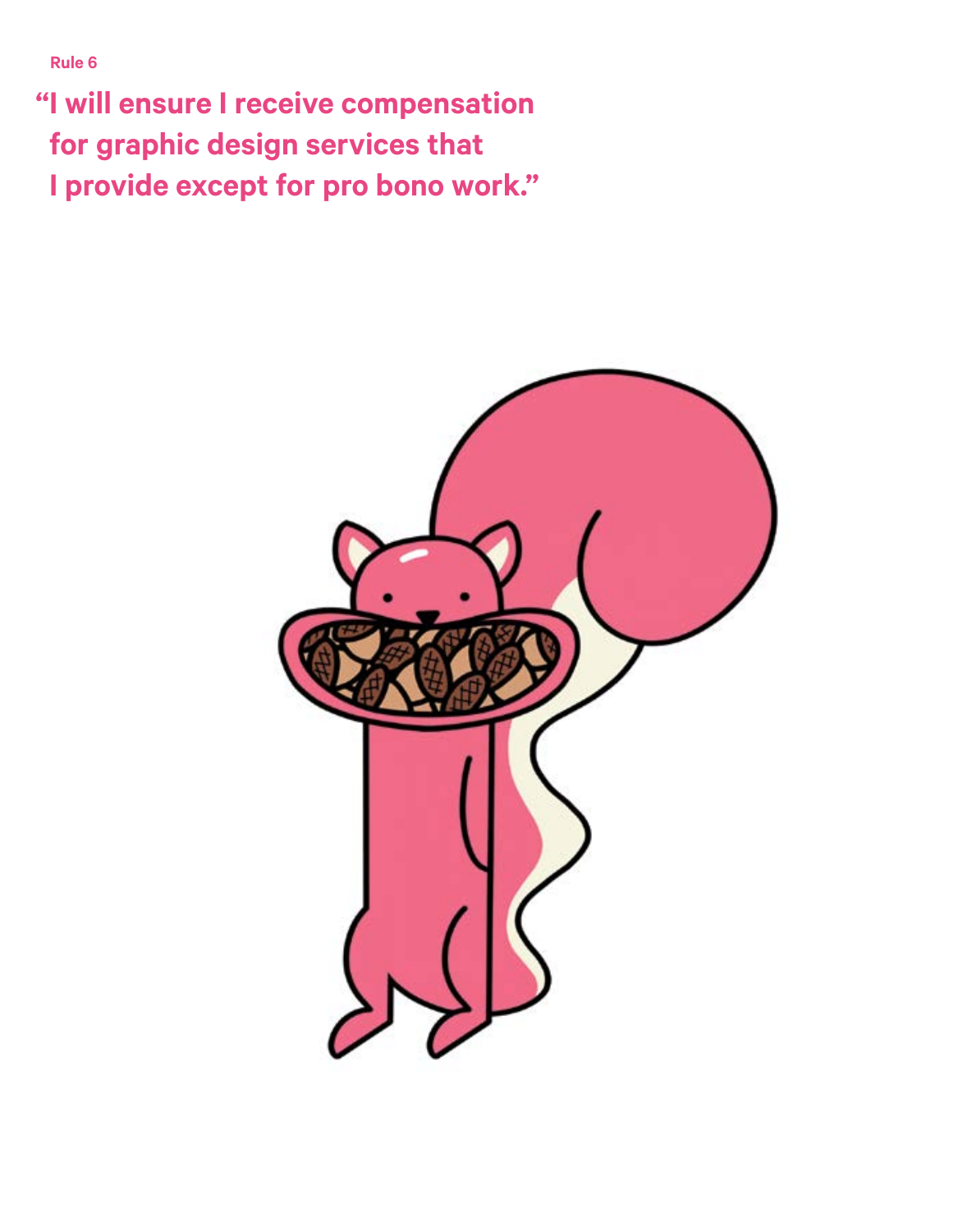# **6.1 Policies 6.1.1 Compensation**

With the exception of work done on a pro bono basis, I will not perform graphic design services without receiving fair compensation.

# **6.1.2 Spec Work**

I will not perform graphic design services on a speculative basis in hopes of being compensated for my services after the fact.

I will not direct any employees or students under my charge to perform graphic design services on a speculative basis.

I will refrain from engaging in, judging, or promoting competitions that require original creative unless all participants are compensated fairly.

# **6.1.3 Skills Tests**

I may engage in a skills test without compensation as part of a job application process if I so choose, provided I understand and agree to the terms of the test in advance and none of the work I perform will be used in a commercial way.

I will refrain from asking job applicants to perform a skills test without first ensuring they have agreed to the terms of the test and assuring them that none of the work they create will be used in a commercial way.

### **6.2 Best Practices 6.2.1 Compensation**

I will set compensation at a level suitable to my qualifications and my practice.

I will ensure that I compensate all staff and interns at a level suitable to their qualifications and abilities.

# **6.2.2 Pro Bono**

I will donate my services as a graphic designer to charities and non-profits that do not have the capacity to pay for graphic design services.

I will issue comprehensive invoices, with a 100% discount, on all pro bono projects so that the value of my donation is respected.

I will request recognition on materials where I have provided my services pro bono.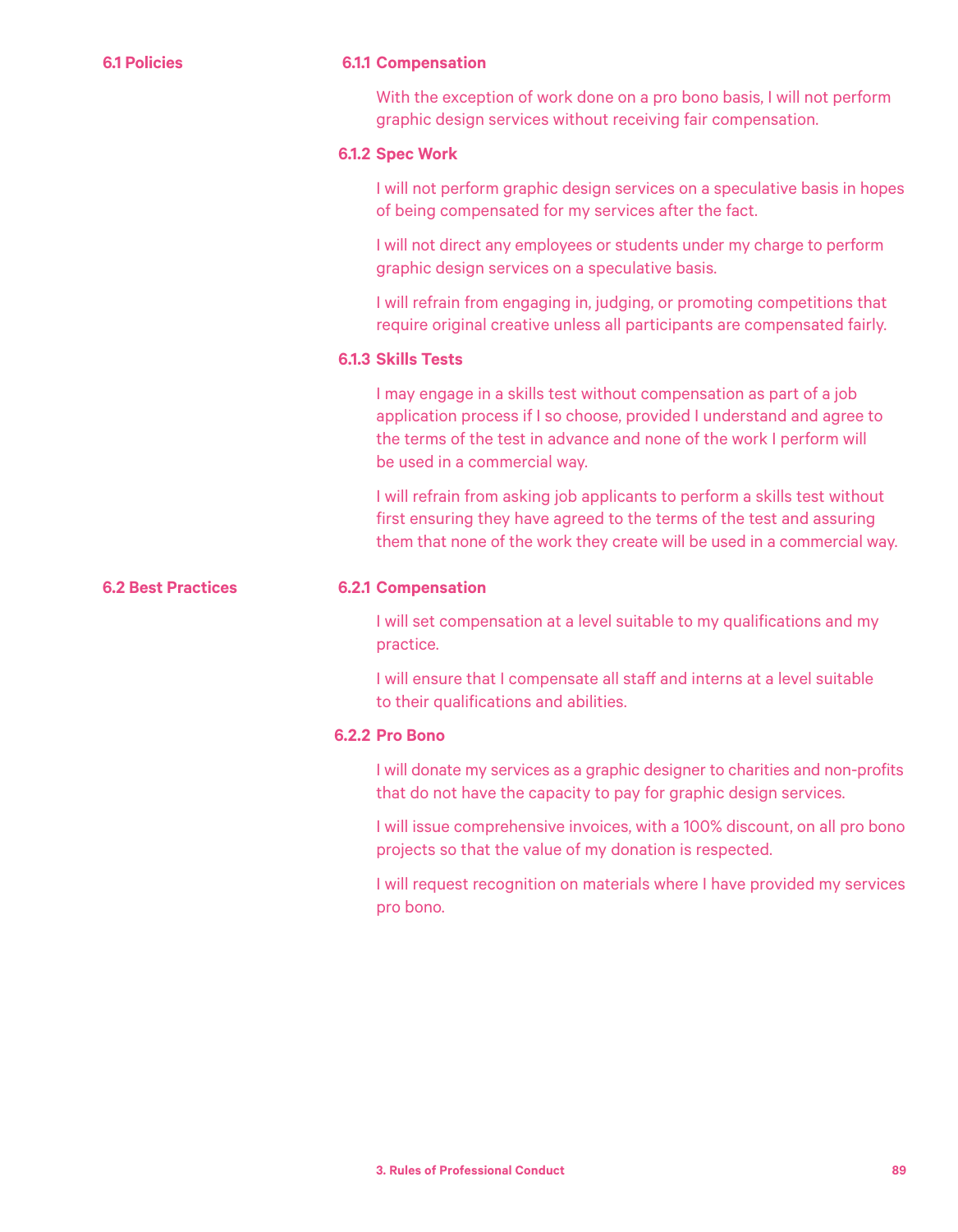| <b>6.2 Best Practices</b>       | <b>6.2.3 Education about Spec Work</b>                                                                                                                                                                                                                                                                                                                                                                                                                                                                 |
|---------------------------------|--------------------------------------------------------------------------------------------------------------------------------------------------------------------------------------------------------------------------------------------------------------------------------------------------------------------------------------------------------------------------------------------------------------------------------------------------------------------------------------------------------|
| (continued)                     | Whenever I become aware that a Canadian company, government<br>department or agency, or non-profit organization is requesting<br>speculative work by graphic designers, I will inform RGD and strive to<br>educate that client on the dangers and drawbacks associated with it.                                                                                                                                                                                                                        |
|                                 | I will strive to educate colleagues, employees, and students about the<br>dangers and drawbacks associated with spec work.                                                                                                                                                                                                                                                                                                                                                                             |
| <b>6.3 Situational Examples</b> | Sam (a Provisional RGD) works as a designer in a mid-sized design<br>firm. Her employers are participating in an RFP process that requires<br>creative concepts be submitted with proposals and she has been<br>given the assignment. Is Sam in violation of the Rules if she develops<br>creative concepts for her employers?                                                                                                                                                                         |
|                                 | No. As Sam is a paid employee, she is not working on spec. Her employer<br>is violating the Rules by submitting spec creative as part of their proposal.<br>If Sam's employers are RGDs, she could file a Grievance against them.<br>Either way, she should, in confidence, contact RGD to inform them of the<br>unethical RFP. RGD's Ethics Committee will advise this client on why this<br>process is unethical and ill-advised.                                                                    |
|                                 | Zack is a Student RGD who follows a famous Canadian musician on<br>Twitter. This celebrity is going on tour and has invited followers to<br>submit concepts for a t-shirt design that will be sold at concerts. The<br>winning submission will receive a \$200 prize and 20 of the final t-shirts.<br>Is Zack in violation of the Rules by submitting a t-shirt concept?                                                                                                                               |
|                                 | Yes. This musician is taking advantage of designers and undermining<br>the value of their work. Often referred to as crowdsourcing, this is just<br>spec work by another name. Not only does it violate RGD's Rules and<br>exploit unwitting designers, it is unlikely to result in a t-shirt that effect-<br>ively conveys and promotes the musician's work and tour. Zack may<br>wish to make note of this on Twitter and should inform RGD so that the<br>Ethics Committee can advocate against it. |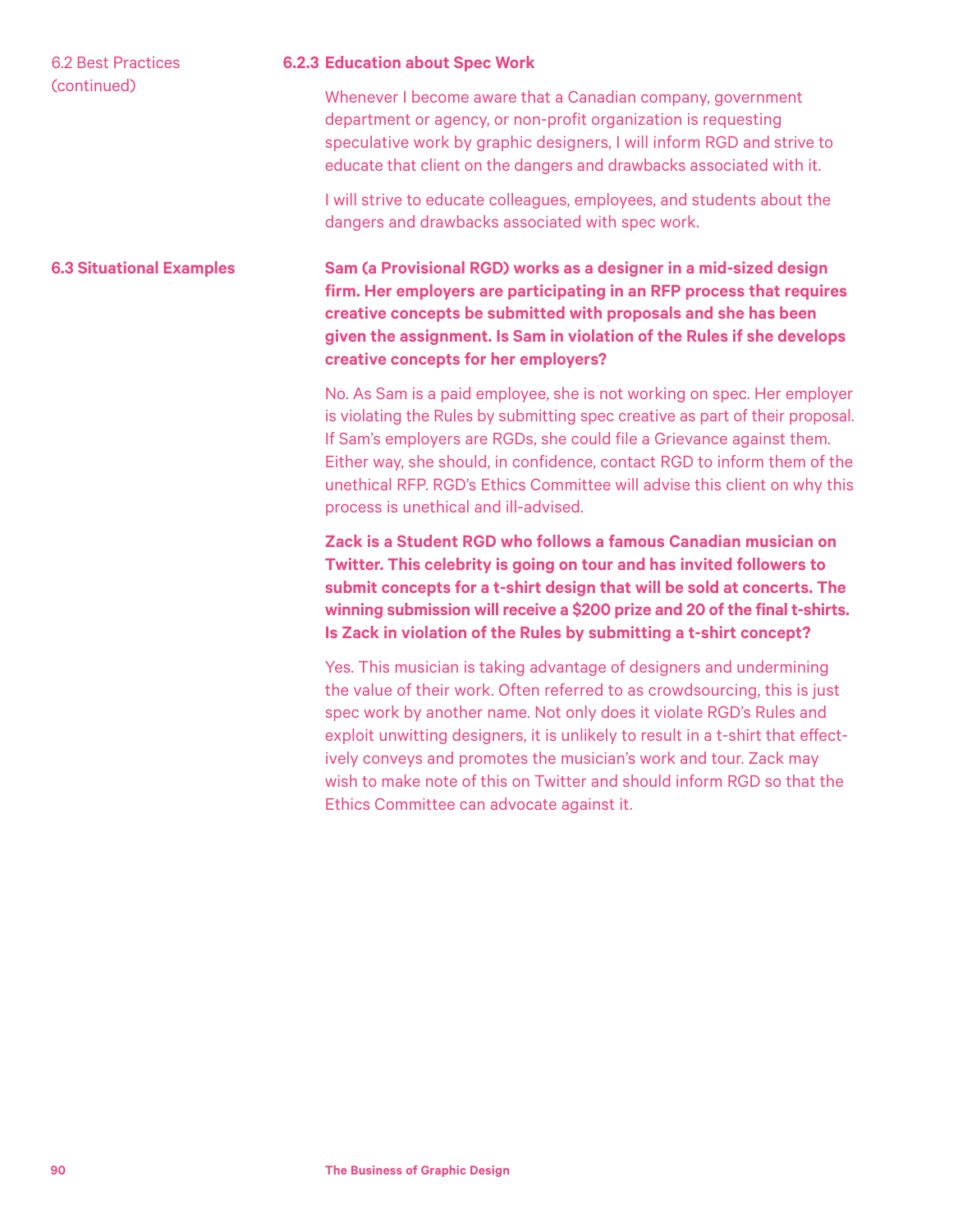**Sharon, an RGD, is a graphic design instructor who teaches at a local college. She is contacted by a small start-up looking for a new logo. The start-up asks that she give the project to her students, because it will give them an opportunity to work on a real-world assignment. The start-up will choose the logo they like best and award its designer \$200. Is Sharon in violation of the Rules if she brings this project to her students?**

Yes. This is a particularly unethical form of spec work that preys on students, and educators' desire to provide them with valuable learning experiences. As a member of RGD, Sharon cannot encourage any students to engage in spec work. Many educators do work with non-profit organizations to provide students with real-life experiences working with clients. If such an assignment is undertaken, it should always be done as part of the curriculum with all students receiving a grade for their work, and any transfer of students' intellectual property to the non-profit client being clearly negotiated.

**6.4 References** RGD Spec Work Policy rgd.ca/resources/no-spec

> RGD's Guide To Working With Non-Profits And Charitable Organizations rgd.ca/resources/probono

RGD CreativeEarners National Survey creativeearners.ca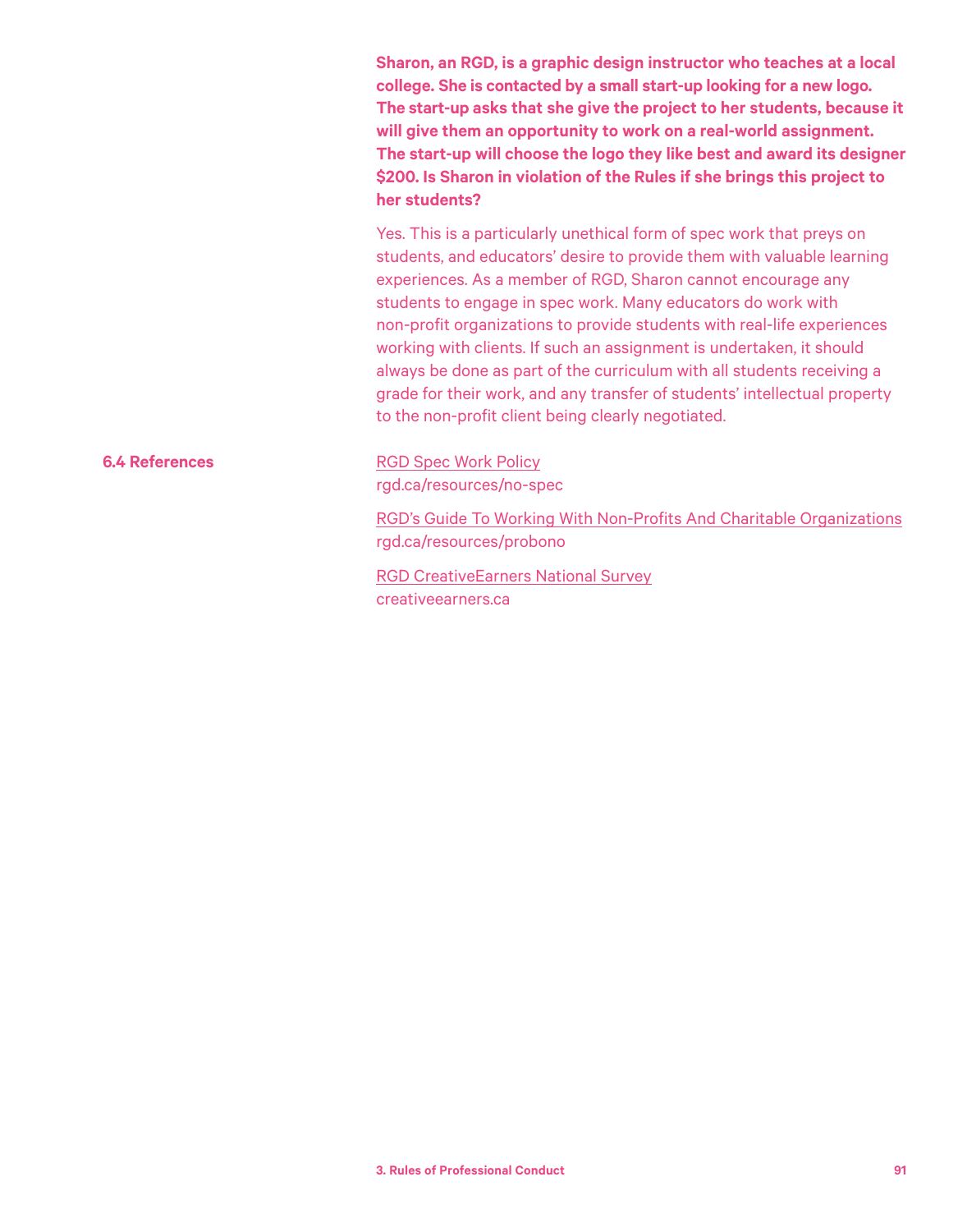**"I will respect the intellectual property rights of others." Rule 7**

![](_page_24_Picture_1.jpeg)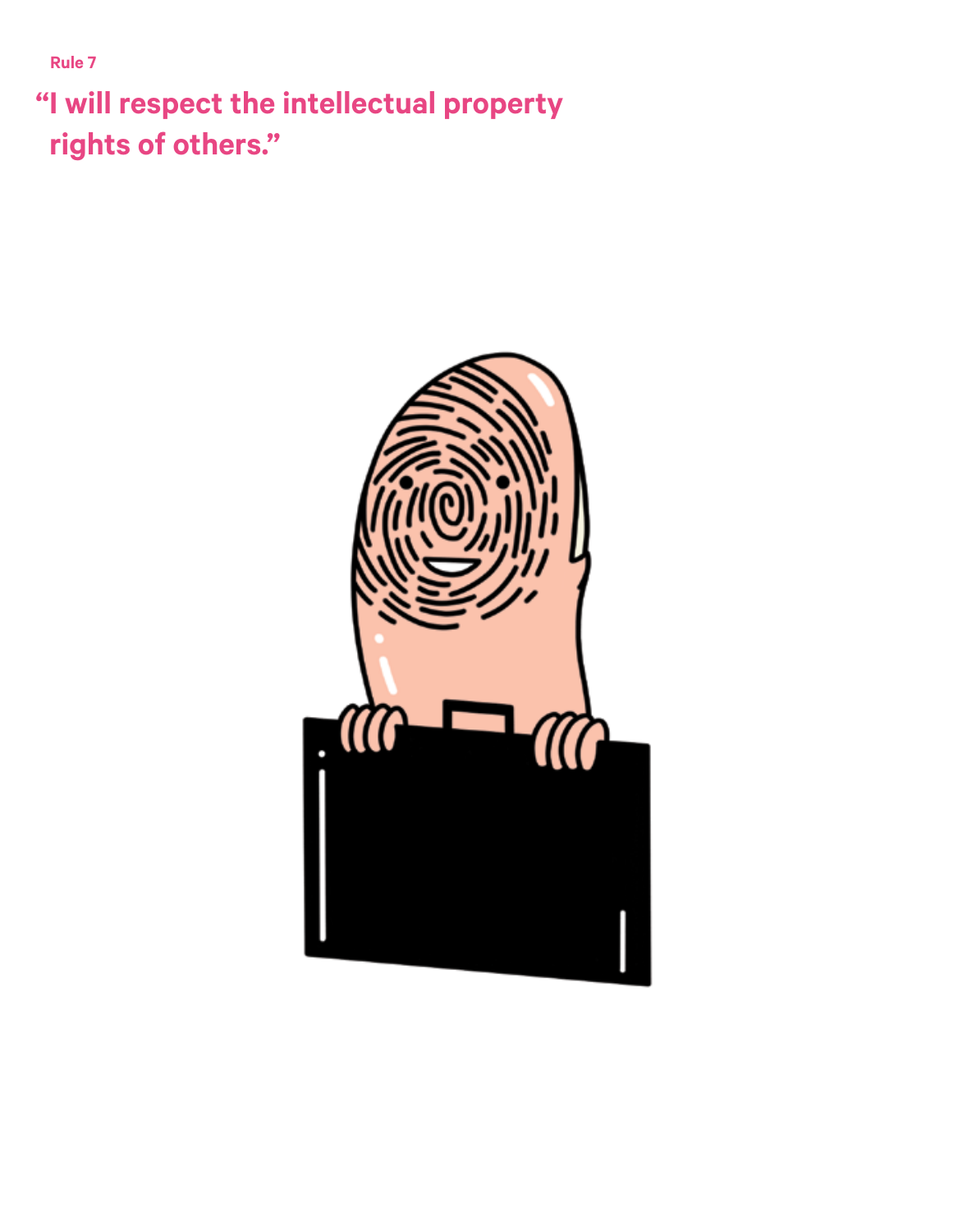# **7.1 Policies 7.1.1 Plagiarism**

I will not copy another designer's work without consent, or claim another designer's work as my own.

# **7.1.2 Credit**

I will credit other designers and firms on work that was collaborative.

When I have collaborated, I will make clear what my responsibilities on the project were and will never claim sole credit.

# **7.1.3 Licensing**

I will ensure that I have proper licenses for all copyrighted material that I and my employers are using.

When downloading or accessing copyrighted material, I will check license agreements for correct usage.

I will not provide copyrighted material to my clients without ensuring proper licenses have been obtained.

# **7.1.4 Creative Commons**

When using assets that license copyright and attribution under the "Creative Commons" model, I will:

- · Make sure any derivative works I produce using such assets carry the identical license forward or further restrict the rights granted, in order to protect the original creator of the work.
- · Clearly credit those responsible for the assets I have used.
- · I will provide links to the personal websites and/or blogs of the creators and modifiers of the assets, back to the original creator, if the information exists.

If, after using assets labeled as "Creative Commons" or purchasing or finding clip art, I discover or are made aware of copyright infringement, I will:

- · Come to an agreement with the original creator of the work to ensure adequate compensation is provided to him/her based on the usage.
- · Make sure proper credit is given to the original creator of the work. If this is not possible (for example, if the product is already printed), I will try to the best of my ability to issue an erratum on my website or blog advising people of the mistake and crediting the proper source. I will notify any other users of the assets that I know of, and try to put them in touch with the creator of the original work. If the creator of the work is unable or unwilling to license proper licenses, I will stop using the asset immediately.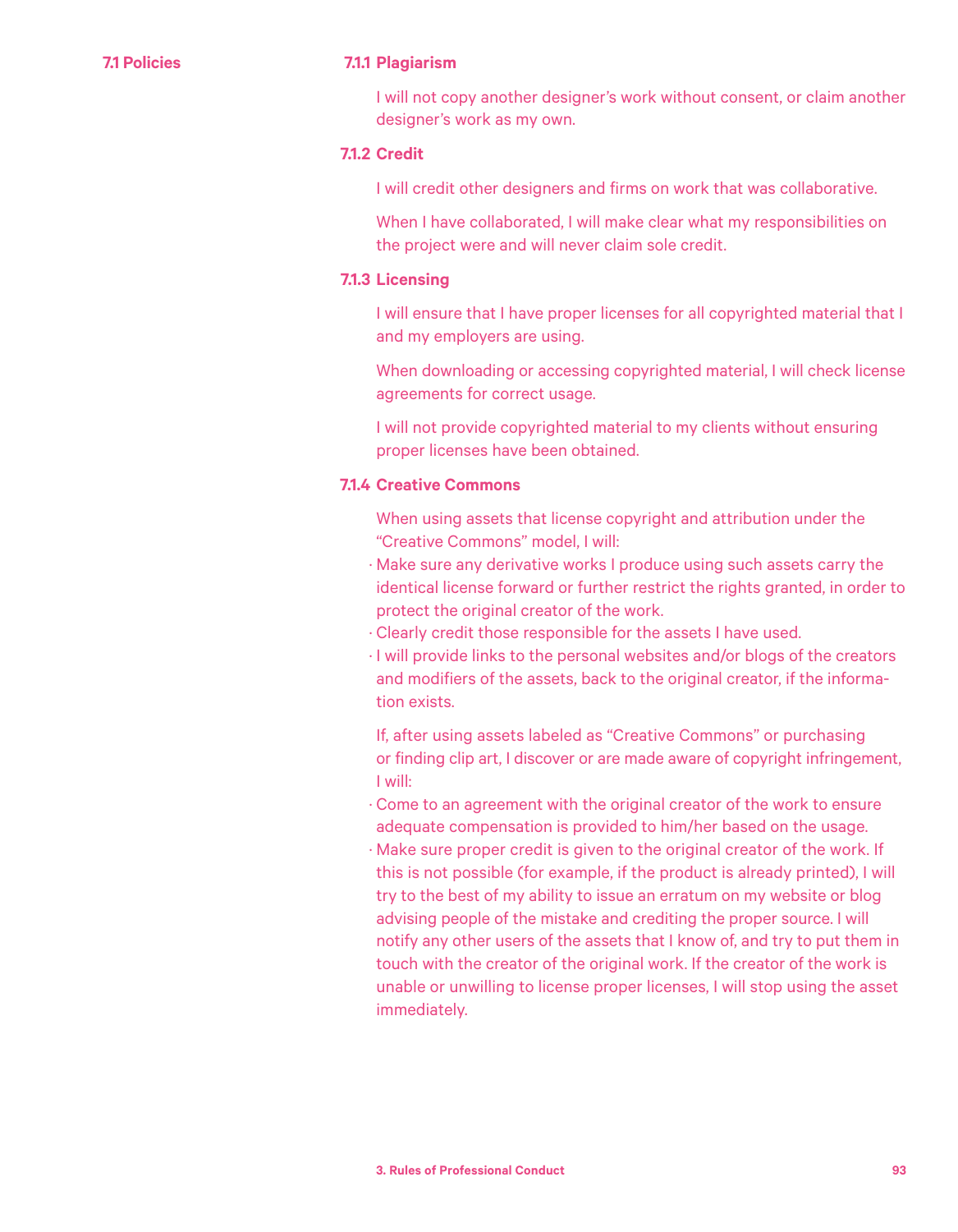**7.3 Situational Examples All of the designers in Derek's studio have contributed design concepts for the development of a new logo. The selected concept was conceived by Derek but since being pulled onto another job, the logo has been refined by Paul, with input from art director, Chen. Is Derek in violation of the Rules if he claims credit as the designer of the work?**

> Although the original idea was Derek's, he cannot claim sole credit for the design of the finished logo. Neither can Paul. Design credit should go to both Paul and Derek and Chen should also be credited as art director.

> **Sam has found Michael's original illustration on a blog with a limited "Creative Commons" license attached but no attribution. Sam decides to use it in some postcards he is selling online. The postcards are noticed by a friend of Michael's, who in turn contacts Sam and asks for attribution and/or compensation. Is Sam in violation of the Rules?**

> Yes. Sam must pay Michael a reasonable fee for use of the original image. In addition he must modify the work to make sure Michael is given attribution on the piece. If the piece has been printed, Sam should make a formal retraction by any means possible, usually online, and provide a link to Michael's original work.

> **A new political organization is launched. The US brand incorporates a series of silhouettes of animals with the blue and red colours used by the Democratic Elephant and the Republican Donkey, respectively. A designer claims the work was done by him years earlier, and indeed the new organization's solution looks very similar. The designer of the infringing work denies infringement. Is this designer in violation of the Rules?**

It is not RGD's role to determine whether copyright laws have been broken but if this case did go to court and/or there was clear evidence that copyright laws had been violated, a grievance filed to RGD would have merit.

**7.4 References** The Business of Graphic Design: The RGD Professional Handbook Chapter Four: A Designer's Guide to Intellectual Property

> Sample Copyright Agreement rgd.ca/ipagreement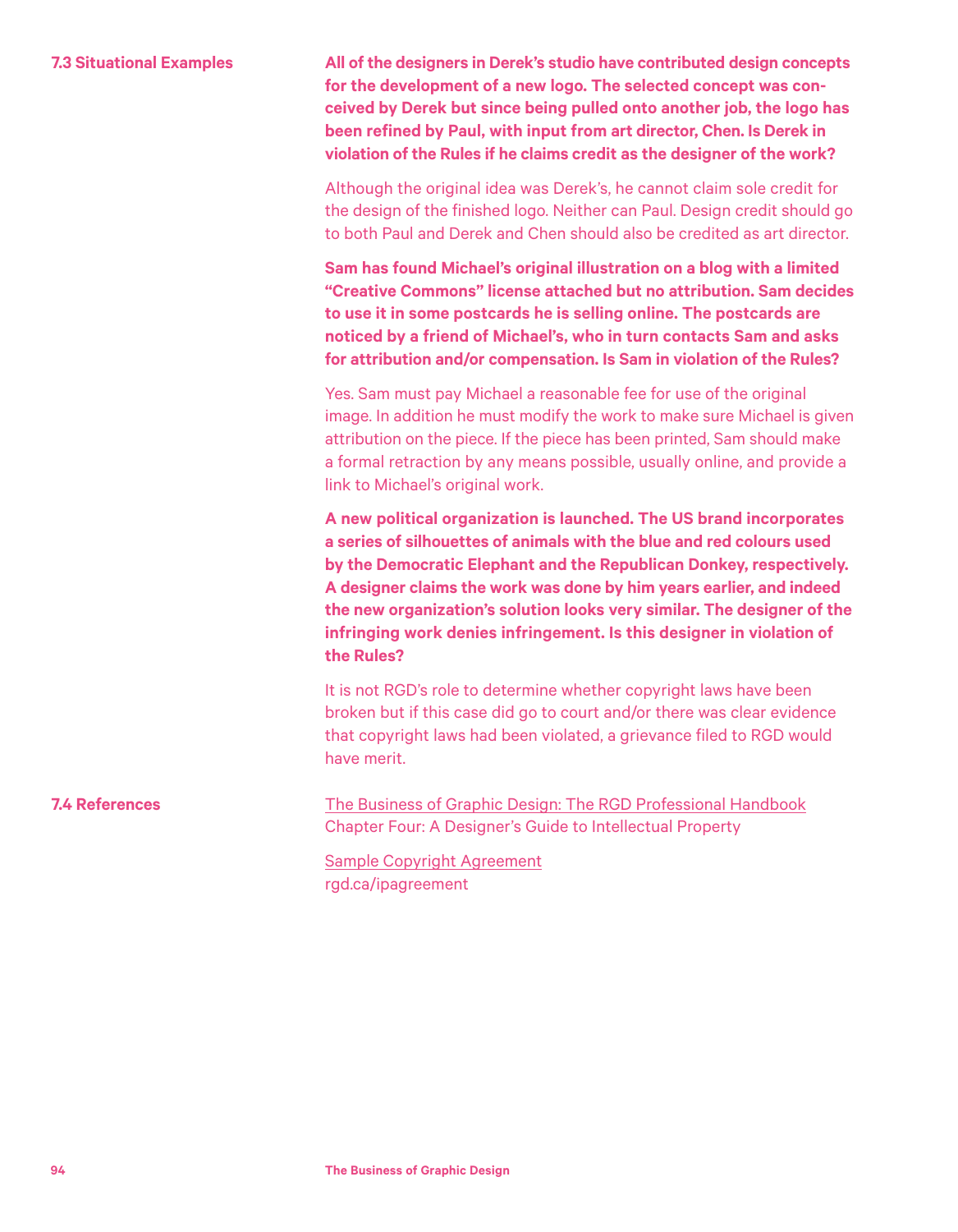**"I will uphold my intellectual property rights unless I have negotiated a transfer of them to another party."**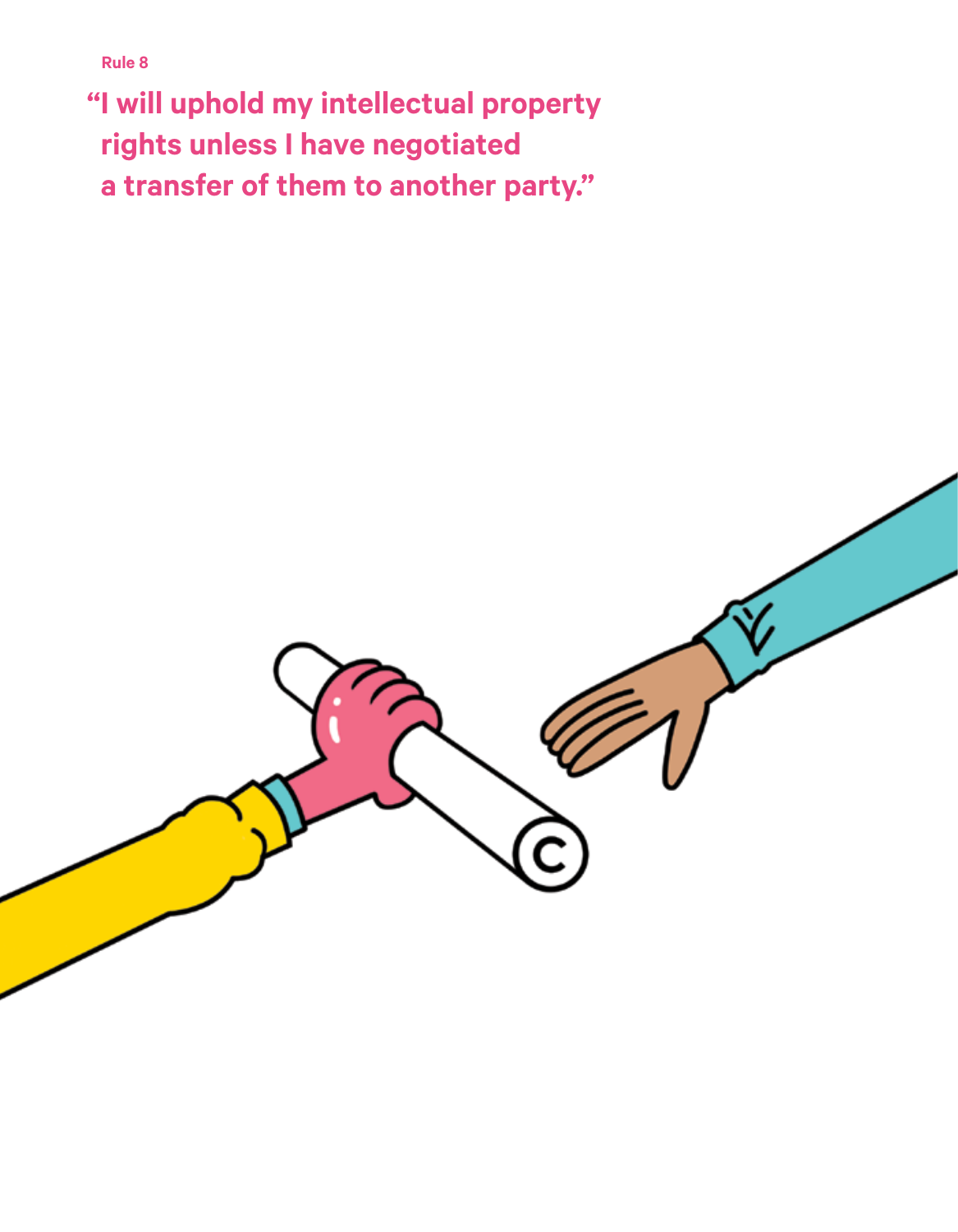# **8.1 Policies 8.1.1 Intellectual Property**

Unless a transfer has been negotiated in writing, I will maintain any intellectual property rights I have over work that I have produced on behalf of a client.

### **8.1.2 Promotion Rights**

Where I have performed work for another designer or firm, I will seek permission to use the work for promotional purposes, provided that the work is not protected. As per Rule Seven, I will credit all designers and firms involved in its creation.

# **8.2 Best Practices 8.2.1 Communication**

I will ensure my clients understand the intellectual property rights accorded to the work that I do on their behalf and my responsibility to uphold those rights under the Rules.

#### **8.2.2 Employee Promotion**

Where a designer has performed work under my charge or for my firm, I will not deny them the right to use the work they produced for promotional purposes unless the work is protected.

# **8.2.3 Education**

While engaged in the instruction of graphic design, I will strive to educate my students about their intellectual property rights and the rights associated with copyrighted material.

# **8.2.4 Intellectual Property**

Where intellectual property rights are to be transferred to the client, I will consider seeking appropriate compensation.

I will consider exercising my moral rights when my work is used in a way that may damage my reputation.

**8.3 Situational Examples River is a freelancer hired by StudioX to design a menu for its client, a raw food restaurant. As a freelancer and original author, River would normally retain rights to the menu design. However in an agreement, River had transferred intellectual property rights so that StudioX retains copyright. The restaurant wishes to be able to make revisions to the menu on an on-going basis. How should the firm owners of StudioX proceed according to the Rules?**

> The RGD owners of StudioX should negotiate terms for transferring copyright (and working files) to the restaurant, and consider charging a fee to do so. River does not need to be consulted, having already transferred rights.